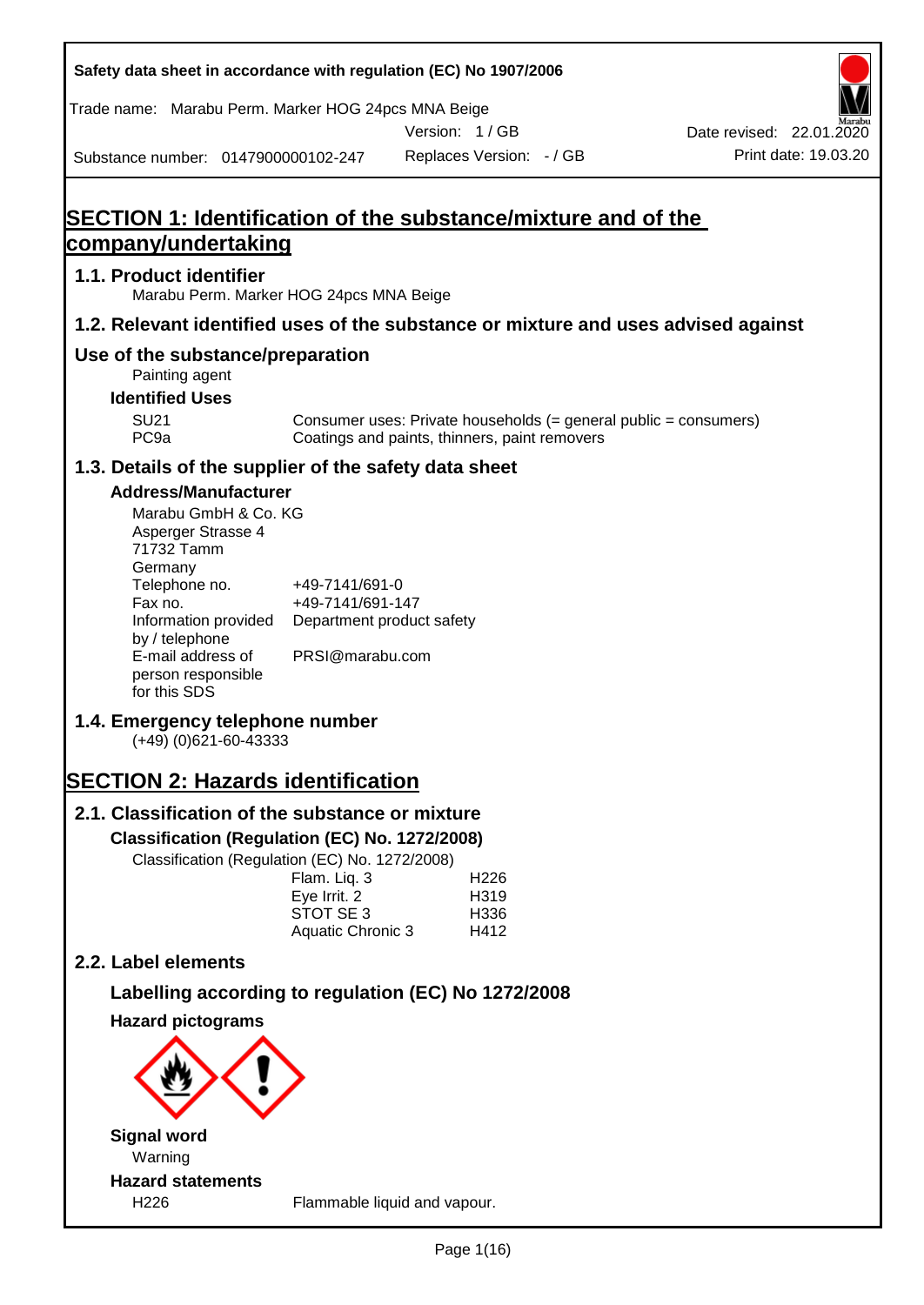| Safety data sheet in accordance with regulation (EC) No 1907/2006               |                                                                                          |      |                  |                          |      |                                                                                  |
|---------------------------------------------------------------------------------|------------------------------------------------------------------------------------------|------|------------------|--------------------------|------|----------------------------------------------------------------------------------|
| Trade name: Marabu Perm. Marker HOG 24pcs MNA Beige                             |                                                                                          |      |                  |                          |      |                                                                                  |
|                                                                                 |                                                                                          |      | Version: 1/GB    |                          |      | Date revised: 22.01.2020                                                         |
| Substance number: 0147900000102-247                                             |                                                                                          |      |                  | Replaces Version: - / GB |      | Print date: 19.03.20                                                             |
| H319                                                                            | Causes serious eye irritation.                                                           |      |                  |                          |      |                                                                                  |
| H336<br>H412                                                                    | May cause drowsiness or dizziness.<br>Harmful to aquatic life with long lasting effects. |      |                  |                          |      |                                                                                  |
|                                                                                 |                                                                                          |      |                  |                          |      |                                                                                  |
| <b>Precautionary statements</b>                                                 |                                                                                          |      |                  |                          |      |                                                                                  |
| P101                                                                            |                                                                                          |      |                  |                          |      | If medical advice is needed, have product container or label at hand.            |
| P102<br>P210                                                                    | Keep out of reach of children.                                                           |      |                  |                          |      | Keep away from heat, hot surfaces, sparks, open flames and other ignition        |
|                                                                                 | sources. No smoking.                                                                     |      |                  |                          |      |                                                                                  |
| P264.1                                                                          | Wash hands thoroughly after handling.                                                    |      |                  |                          |      |                                                                                  |
| P271                                                                            | Use only outdoors or in a well-ventilated area.                                          |      |                  |                          |      |                                                                                  |
| P280                                                                            |                                                                                          |      |                  |                          |      | Wear protective gloves / protective clothing / eye protection / face protection. |
| P305+P351+P338                                                                  | lenses, if present and easy to do. Continue rinsing.                                     |      |                  |                          |      | IF IN EYES: Rinse cautiously with water for several minutes. Remove contact      |
| P405                                                                            | Store locked up.                                                                         |      |                  |                          |      |                                                                                  |
| P501.9                                                                          | Dispose of contents / container as problematic waste.                                    |      |                  |                          |      |                                                                                  |
| Hazardous component(s) to be indicated on label (Regulation (EC) No. 1272/2008) |                                                                                          |      |                  |                          |      |                                                                                  |
| contains                                                                        | 1-Methoxy-2-propanol                                                                     |      |                  |                          |      |                                                                                  |
| 2.3. Other hazards                                                              |                                                                                          |      |                  |                          |      |                                                                                  |
| No special hazards have to be mentioned.                                        |                                                                                          |      |                  |                          |      |                                                                                  |
| <b>SECTION 3: Composition/information on ingredients</b>                        |                                                                                          |      |                  |                          |      |                                                                                  |
| 3.2. Mixtures                                                                   |                                                                                          |      |                  |                          |      |                                                                                  |
| <b>Hazardous ingredients</b>                                                    |                                                                                          |      |                  |                          |      |                                                                                  |
| <b>Ethanol</b>                                                                  |                                                                                          |      |                  |                          |      |                                                                                  |
| CAS No.                                                                         | 64-17-5                                                                                  |      |                  |                          |      |                                                                                  |
| EINECS no.                                                                      | 200-578-6                                                                                |      |                  |                          |      |                                                                                  |
| Registration no.                                                                | 01-2119457610-43                                                                         |      |                  |                          |      |                                                                                  |
| Concentration                                                                   | $>=$ 25                                                                                  |      | $\lt$            | 50                       | %    |                                                                                  |
| Classification (Regulation (EC) No. 1272/2008)                                  |                                                                                          |      |                  |                          |      |                                                                                  |
|                                                                                 | Flam. Liq. 2                                                                             |      | H <sub>225</sub> |                          |      |                                                                                  |
|                                                                                 | Eye Irrit. 2                                                                             |      | H319             |                          |      |                                                                                  |
| Concentration limits (Regulation (EC) No. 1272/2008)                            | Eye Irrit. 2                                                                             | H319 |                  |                          |      |                                                                                  |
|                                                                                 |                                                                                          |      |                  | $>= 50 \%$               |      |                                                                                  |
| 1-Methoxy-2-propanol                                                            |                                                                                          |      |                  |                          |      |                                                                                  |
| CAS No.                                                                         | 107-98-2                                                                                 |      |                  |                          |      |                                                                                  |
| EINECS no.                                                                      | 203-539-1                                                                                |      |                  |                          |      |                                                                                  |
| Registration no.                                                                | 01-2119457435-35                                                                         |      |                  |                          |      |                                                                                  |
| Concentration                                                                   | $>=$                                                                                     | 25   | $\,<\,$          | 50                       | %    |                                                                                  |
| Classification (Regulation (EC) No. 1272/2008)                                  |                                                                                          |      |                  |                          |      |                                                                                  |
|                                                                                 | STOT SE 3                                                                                |      | H336             |                          |      |                                                                                  |
|                                                                                 | Flam. Liq. 3                                                                             |      | H <sub>226</sub> |                          |      |                                                                                  |
|                                                                                 |                                                                                          |      |                  |                          |      |                                                                                  |
| <b>Benzyl alcohol</b>                                                           |                                                                                          |      |                  |                          |      |                                                                                  |
| CAS No.                                                                         | 100-51-6                                                                                 |      |                  |                          |      |                                                                                  |
| EINECS no.                                                                      | 202-859-9                                                                                |      |                  |                          |      |                                                                                  |
| Registration no.                                                                | 01-2119492630-38                                                                         |      |                  |                          |      |                                                                                  |
| Concentration                                                                   | $>=$                                                                                     | 1    | $\lt$            | 10                       | $\%$ |                                                                                  |
|                                                                                 |                                                                                          |      |                  |                          |      |                                                                                  |
| Classification (Regulation (EC) No. 1272/2008)                                  |                                                                                          |      |                  |                          |      |                                                                                  |
|                                                                                 | Acute Tox. 4                                                                             |      | H332             |                          |      |                                                                                  |
|                                                                                 |                                                                                          |      |                  |                          |      |                                                                                  |

 $\mathbf{r}$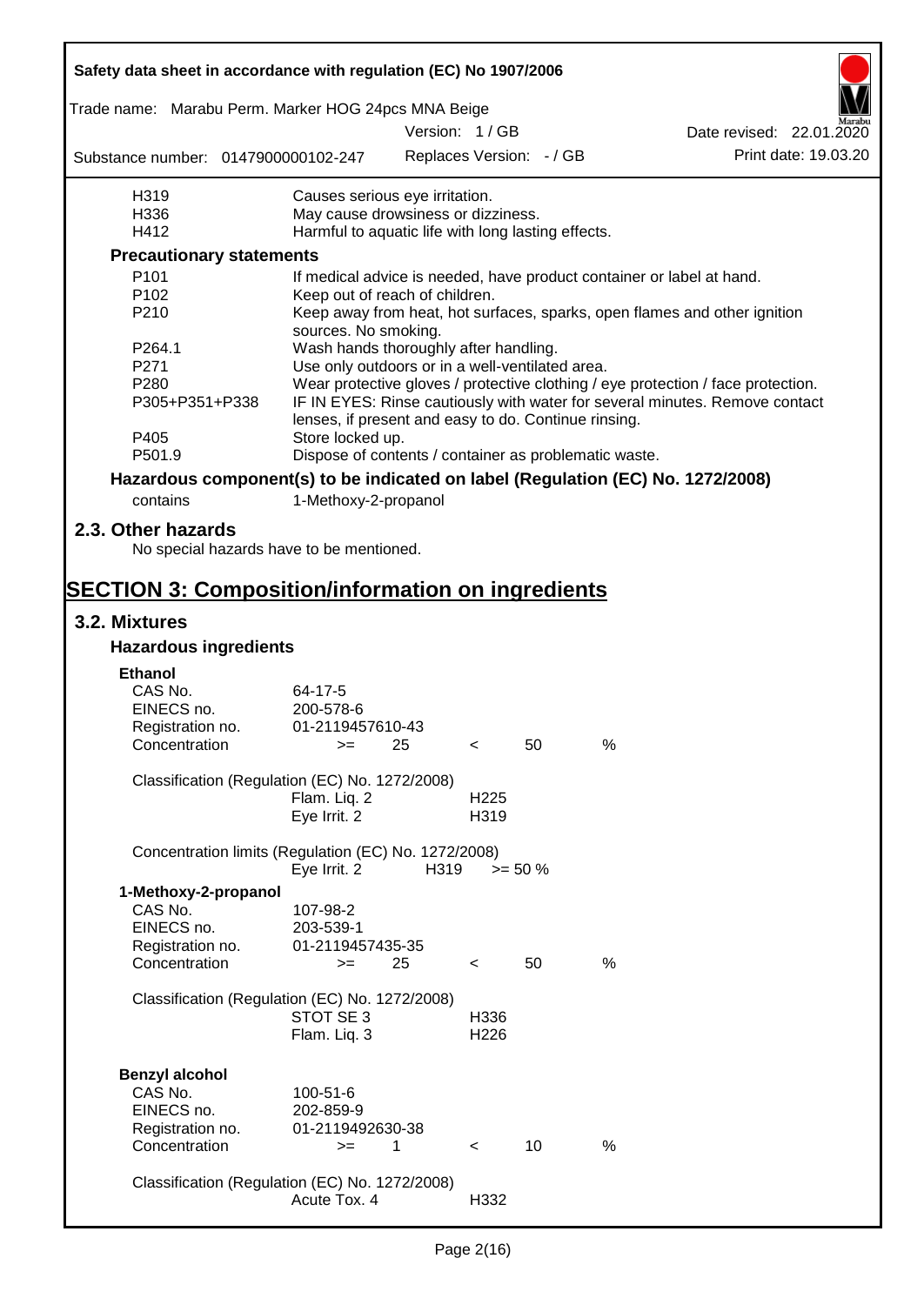|                                        | Safety data sheet in accordance with regulation (EC) No 1907/2006                                          |               |                                   |    |      |                          |                      |
|----------------------------------------|------------------------------------------------------------------------------------------------------------|---------------|-----------------------------------|----|------|--------------------------|----------------------|
|                                        | Trade name: Marabu Perm. Marker HOG 24pcs MNA Beige                                                        |               |                                   |    |      |                          | Marabu               |
|                                        |                                                                                                            | Version: 1/GB |                                   |    |      | Date revised: 22.01.2020 |                      |
|                                        | Substance number: 0147900000102-247                                                                        |               | Replaces Version: - / GB          |    |      |                          | Print date: 19.03.20 |
|                                        | Acute Tox. 4                                                                                               |               | H302                              |    |      |                          |                      |
|                                        | Eye Irrit. 2                                                                                               |               | H <sub>3</sub> 19                 |    |      |                          |                      |
| CAS No.<br>EINECS no.<br>Concentration | 3',6'-bis(diethylamino)spiro[isobenzofuran-1(3H),9'-[9H]xanthene]-3-one<br>509-34-2<br>208-096-8<br>$>=$   | 2,5           | $\prec$                           | 10 | $\%$ |                          |                      |
|                                        | Classification (Regulation (EC) No. 1272/2008)<br>Acute Tox. 4<br>Eye Irrit. 2<br><b>Aquatic Chronic 2</b> |               | H302<br>H <sub>3</sub> 19<br>H411 |    |      |                          |                      |

# **SECTION 4: First aid measures**

## **4.1. Description of first aid measures**

### **General information**

In all cases of doubt, or when symptoms persist, seek medical attention. Never give anything by mouth to an unconscious person. If unconscious place in recovery position and seek medical advice.

### **After inhalation**

Remove to fresh air, keep patient warm and at rest. If breathing is irregular or stopped, administer artificial respiration.

#### **After skin contact**

Remove contaminated clothing. Wash skin thoroughly with soap and water or use recognised skin cleanser. Do NOT use solvents or thinners.

#### **After eye contact**

Remove contact lenses, irrigate copiously with clean, fresh water, holding the eyelids apart for at least 10 minutes and seek immediate medical advice.

### **After ingestion**

If accidentally swallowed rinse the mouth with plenty of water (only if the person is conscious) and obtain immediate medical attention. Keep at rest. Do NOT induce vomiting.

## **4.2. Most important symptoms and effects, both acute and delayed**

Until now no symptoms known so far.

## **4.3. Indication of any immediate medical attention and special treatment needed**

## **Hints for the physician / treatment**

Treat symptomatically

## **SECTION 5: Firefighting measures**

## **5.1. Extinguishing media**

## **Suitable extinguishing media**

Recommended: alcohol resistant foam, CO2, powders, water spray/mist, Not be used for safety reasons: water *iet* 

## **5.2. Special hazards arising from the substance or mixture**

In the event of fire the following can be released: Carbon monoxide (CO); Carbon dioxide (CO2); dense black smoke; Nitrogen oxides (NOx); Sulphur oxides; Hydrogen chloride (HCl)

## **5.3. Advice for firefighters**

## **Special protective equipment for fire-fighting**

Cool closed containers exposed to fire with water. Do not allow run-off from fire fighting to enter drains or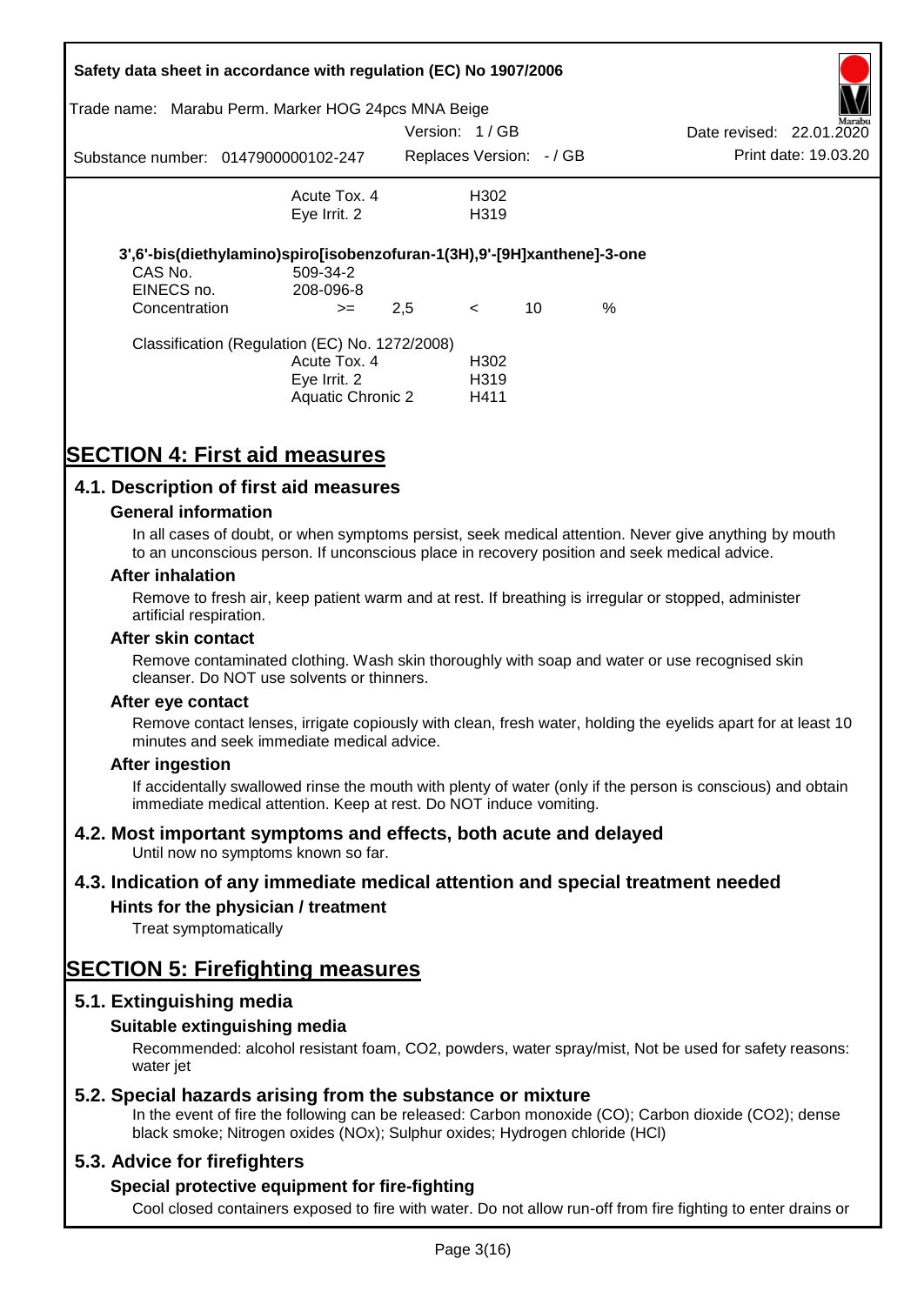Trade name: Marabu Perm. Marker HOG 24pcs MNA Beige

Version: 1 / GB

Substance number: 0147900000102-247

Replaces Version: - / GB Print date: 19.03.20

water courses.

# **SECTION 6: Accidental release measures**

## **6.1. Personal precautions, protective equipment and emergency procedures**

Exclude sources of ignition and ventilate the area. Avoid breathing vapours. Refer to protective measures listed in Sections 7 and 8.

## **6.2. Environmental precautions**

Do not allow to enter drains or waterways. If the product contaminates lakes, rivers or sewage, inform appropriate authorities in accordance with local regulations.

### **6.3. Methods and material for containment and cleaning up**

Contain and collect spillage with non-combustible absorbent materials, e.g. sand, earth, vermiculite, diatomaceous earth and place in container for disposal according to local regulations (see section 13). Clean preferably with a detergent - avoid use of solvents.

### **6.4. Reference to other sections**

Information regarding Safe handling, see Section 7. Information regarding personal protective measures, see Section 8. Information regarding waste disposal, see Section 13.

## **SECTION 7: Handling and storage**

## **7.1. Precautions for safe handling**

### **Advice on safe handling**

Prevent the creation of flammable or explosive concentrations of vapour in air and avoid vapour concentration higher than the occupational exposure limits. In addition, the product should only be used in areas from which all naked lights and other sources of ignition have been excluded. Electrical equipment should be protected to the appropriate standard. Mixture may charge electrostatically: always use earthing leads when transferring from one container to another. Operators should wear anti-static footwear and clothing and floors should be of the conducting type. Isolate from sources of heat, sparks and open flame. No sparking tools should be used. Avoid skin and eye contact. Avoid the inhalation of particulates and spray mist arising from the application of this mixture. Smoking, eating and drinking shall be prohibited in application area. For personal protection see Section 8. Never use pressure to empty: container is not a pressure vessel. Always keep in containers of same material as the original one. Comply with the health and safety at work laws. Do not allow to enter drains or water courses.

### **Advice on protection against fire and explosion**

Vapours are heavier than air and may spread along floors. Vapours may form explosive mixtures with air.

### **Classification of fires / temperature class / Ignition group / Dust explosion class**

| Classification of fires | B (Combustible liquid substances) |
|-------------------------|-----------------------------------|
| Temperature class       | T3                                |

## **7.2. Conditions for safe storage, including any incompatibilities**

### **Requirements for storage rooms and vessels**

Electrical installations/working materials must comply with the local applied technological safety standards. Storage rooms in which filling operations take place must have a conducting floor. Store in accordance with national regulation

#### **Hints on storage assembly**

Store away from oxidising agents, from strongly alkaline and strongly acid materials.

### **Further information on storage conditions**

Observe label precautions. Store between 15 and 30 °C in a dry, well ventilated place away from sources of heat and direct sunlight. Keep container tightly closed. Keep away from sources of ignition. No smoking. Prevent unauthorised access. Containers which are opened must be carefully resealed and kept upright to prevent leakage.



Date revised: 22.01.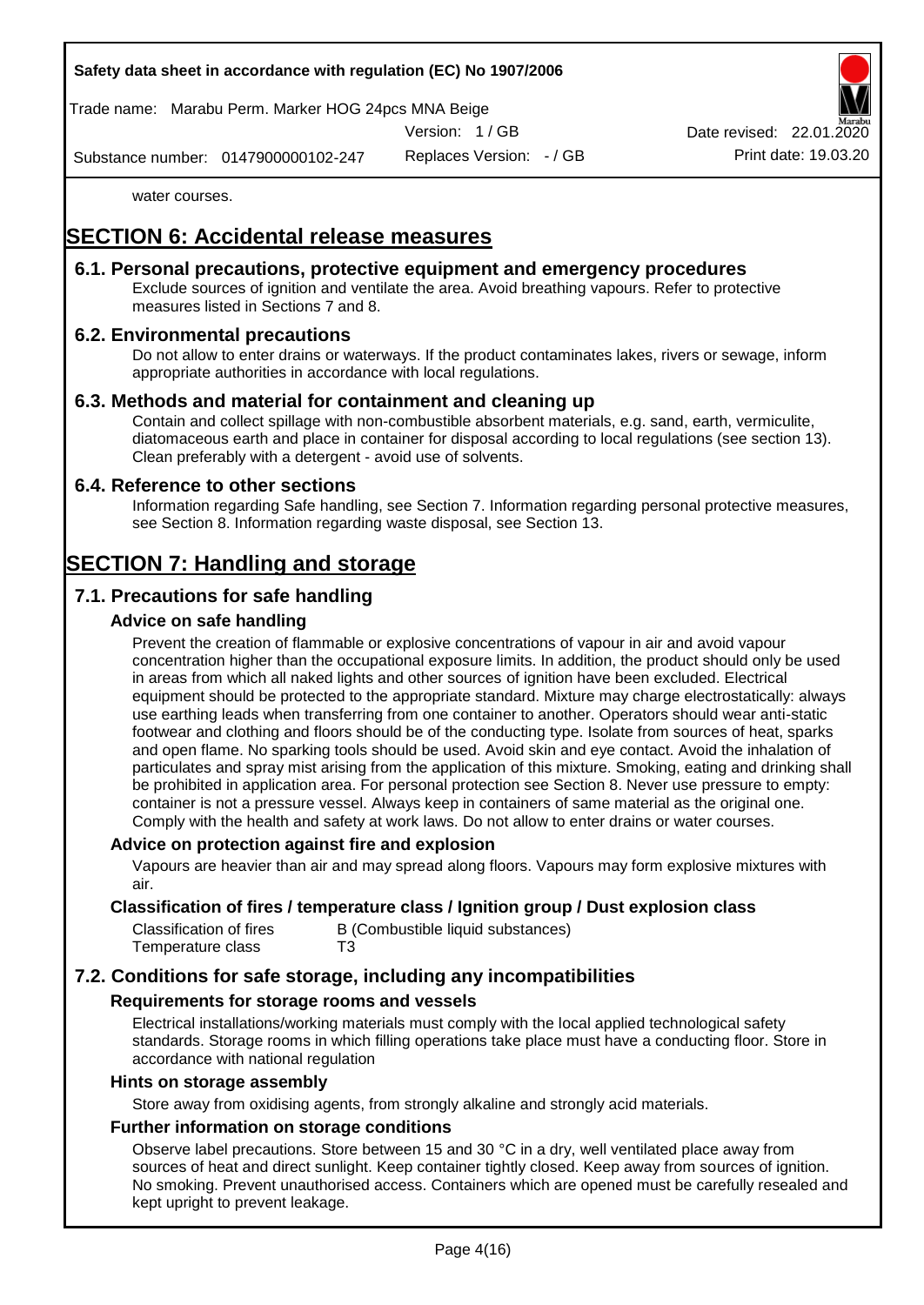| Safety data sheet in accordance with regulation (EC) No 1907/2006                                     |               |                                          |      |                   |                          |
|-------------------------------------------------------------------------------------------------------|---------------|------------------------------------------|------|-------------------|--------------------------|
| Trade name: Marabu Perm. Marker HOG 24pcs MNA Beige                                                   |               | Version: 1/GB                            |      |                   | Date revised: 22.01.2020 |
| Substance number: 0147900000102-247                                                                   |               | Replaces Version: - / GB                 |      |                   | Print date: 19.03.20     |
| 7.3. Specific end use(s)<br>Painting agent<br><b>SECTION 8: Exposure controls/personal protection</b> |               |                                          |      |                   |                          |
| 8.1. Control parameters                                                                               |               |                                          |      |                   |                          |
| <b>Exposure limit values</b>                                                                          |               |                                          |      |                   |                          |
| <b>Ethanol</b>                                                                                        |               |                                          |      |                   |                          |
| List                                                                                                  | <b>EH40</b>   |                                          |      |                   |                          |
| <b>Type</b>                                                                                           | <b>WEL</b>    |                                          |      |                   |                          |
| Value                                                                                                 | 1920          | mg/m <sup>3</sup>                        | 1000 | ppm(V)            |                          |
| <b>Status: 2011</b>                                                                                   |               |                                          |      |                   |                          |
| 1-Methoxy-2-propanol                                                                                  |               |                                          |      |                   |                          |
| List                                                                                                  | <b>EH40</b>   |                                          |      |                   |                          |
| <b>Type</b>                                                                                           | <b>WEL</b>    |                                          |      |                   |                          |
| Value                                                                                                 | 375           | mg/m <sup>3</sup>                        | 100  | ppm(V)            |                          |
| Short term exposure limit<br>Skin resorption / sensibilisation: Sk;                                   | 560           | mg/m <sup>3</sup><br><b>Status: 2011</b> | 150  | ppm(V)            |                          |
| <b>Derived No/Minimal Effect Levels (DNEL/DMEL)</b>                                                   |               |                                          |      |                   |                          |
| <b>Ethanol</b>                                                                                        |               |                                          |      |                   |                          |
| Type of value                                                                                         |               | Derived No Effect Level (DNEL)           |      |                   |                          |
| Reference group                                                                                       | Worker        |                                          |      |                   |                          |
| Duration of exposure                                                                                  | Long term     |                                          |      |                   |                          |
| Route of exposure                                                                                     | inhalative    |                                          |      |                   |                          |
| Mode of action                                                                                        |               | Systemic effects                         |      |                   |                          |
| Concentration                                                                                         |               | 950                                      |      | mg/m <sup>3</sup> |                          |
| Type of value                                                                                         |               | Derived No Effect Level (DNEL)           |      |                   |                          |
| Reference group                                                                                       | Worker        |                                          |      |                   |                          |
| Duration of exposure                                                                                  | Short term    |                                          |      |                   |                          |
| Route of exposure                                                                                     | inhalative    |                                          |      |                   |                          |
| Mode of action                                                                                        | Local effects |                                          |      |                   |                          |
| Concentration                                                                                         |               | 1900                                     |      | mg/m <sup>3</sup> |                          |
| Type of value                                                                                         |               | Derived No Effect Level (DNEL)           |      |                   |                          |
| Reference group                                                                                       | Worker        |                                          |      |                   |                          |
| Duration of exposure                                                                                  | Long term     |                                          |      |                   |                          |
| Route of exposure                                                                                     | dermal        |                                          |      |                   |                          |
| Mode of action                                                                                        |               | Systemic effects                         |      |                   |                          |
| Concentration                                                                                         |               | 343                                      |      | mg/kg/d           |                          |
| Type of value                                                                                         |               | Derived No Effect Level (DNEL)           |      |                   |                          |
| Reference group                                                                                       | Consumer      |                                          |      |                   |                          |
| Duration of exposure                                                                                  | Long term     |                                          |      |                   |                          |
| Route of exposure                                                                                     | inhalative    |                                          |      |                   |                          |
| Mode of action                                                                                        |               | Systemic effects                         |      |                   |                          |
| Concentration                                                                                         |               | 114                                      |      | mg/m <sup>3</sup> |                          |
| Type of value                                                                                         |               | Derived No Effect Level (DNEL)           |      |                   |                          |
| Reference group                                                                                       | Consumer      |                                          |      |                   |                          |
| Duration of exposure                                                                                  | Short term    |                                          |      |                   |                          |
| Route of exposure                                                                                     | inhalative    |                                          |      |                   |                          |
| Mode of action                                                                                        | Local effects |                                          |      |                   |                          |
| Concentration                                                                                         |               | 950                                      |      | mg/m <sup>3</sup> |                          |

 $\mathsf{r}$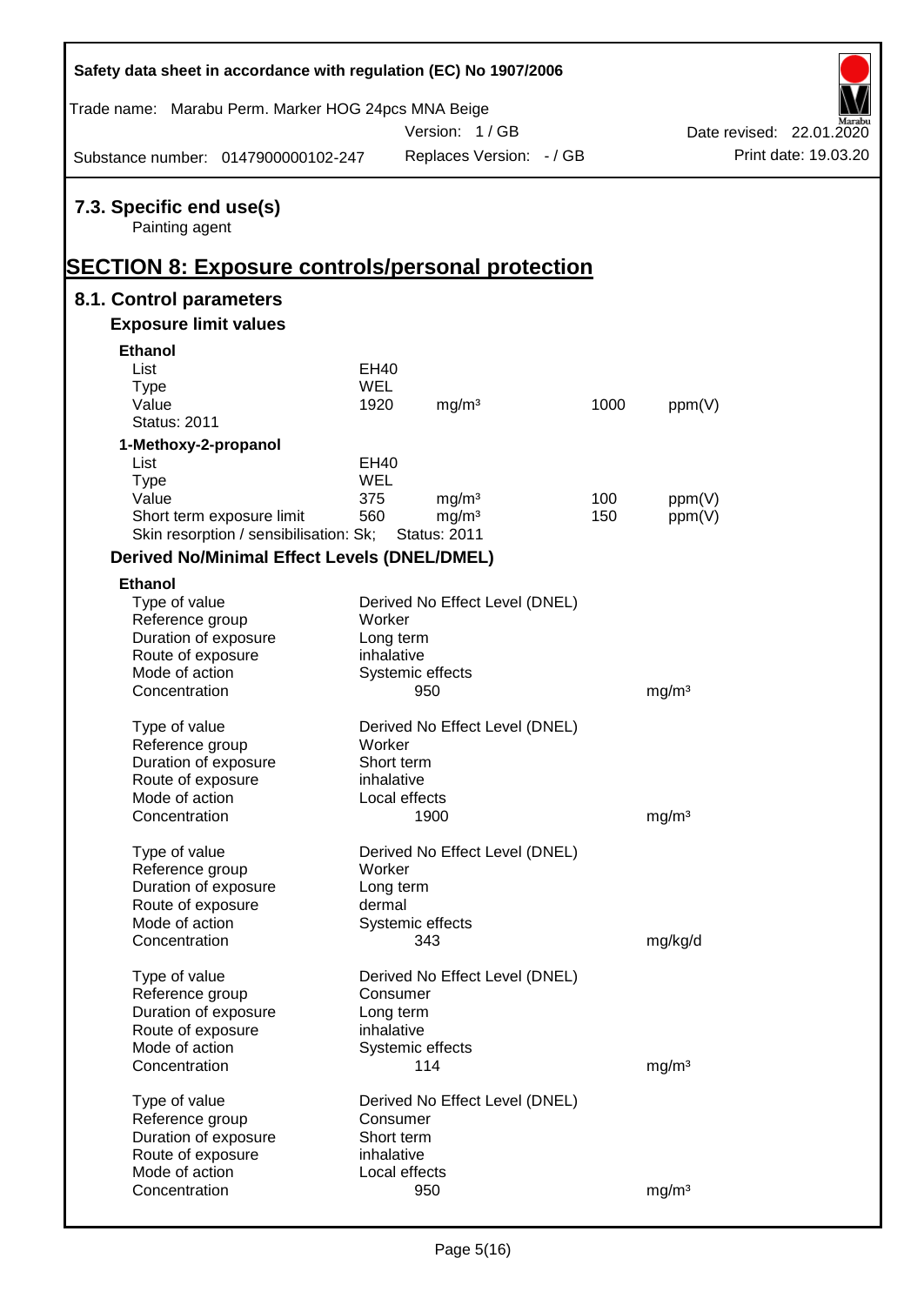| Safety data sheet in accordance with regulation (EC) No 1907/2006 |                                |                          |
|-------------------------------------------------------------------|--------------------------------|--------------------------|
| Trade name: Marabu Perm. Marker HOG 24pcs MNA Beige               |                                |                          |
|                                                                   | Version: 1/GB                  | Date revised: 22.01.2020 |
| Substance number: 0147900000102-247                               | Replaces Version: - / GB       | Print date: 19.03.20     |
| Type of value                                                     | Derived No Effect Level (DNEL) |                          |
| Reference group                                                   | Consumer                       |                          |
| Duration of exposure                                              | Long term                      |                          |
| Route of exposure                                                 | dermal                         |                          |
| Mode of action                                                    | Systemic effects               |                          |
| Concentration                                                     | 206                            | mg/kg/d                  |
| Type of value                                                     | Derived No Effect Level (DNEL) |                          |
| Reference group                                                   | Consumer                       |                          |
| Duration of exposure                                              | Long term                      |                          |
| Route of exposure                                                 | oral                           |                          |
| Mode of action                                                    | Systemic effects               |                          |
| Concentration                                                     | 87                             | mg/kg/d                  |
| 1-Methoxy-2-propanol                                              |                                |                          |
| Type of value                                                     | Derived No Effect Level (DNEL) |                          |
| Reference group                                                   | Worker                         |                          |
| Duration of exposure                                              | Acute                          |                          |
| Route of exposure                                                 | inhalative                     |                          |
| Mode of action                                                    | Local effects                  |                          |
| Concentration                                                     | 553,5                          | mg/m <sup>3</sup>        |
| Type of value                                                     | Derived No Effect Level (DNEL) |                          |
| Reference group                                                   | Worker                         |                          |
| Duration of exposure                                              | Long term                      |                          |
| Route of exposure                                                 | dermal                         |                          |
| Mode of action                                                    | Systemic effects               |                          |
| Concentration                                                     | 50,6                           | mg/person/               |
|                                                                   |                                | d                        |
| Type of value                                                     | Derived No Effect Level (DNEL) |                          |
| Reference group                                                   | Worker                         |                          |
| Duration of exposure                                              | Long term                      |                          |
| Route of exposure                                                 | inhalative                     |                          |
| Mode of action                                                    | Systemic effects               |                          |
| Concentration                                                     | 369                            | mg/m <sup>3</sup>        |
| Type of value                                                     | Derived No Effect Level (DNEL) |                          |
| Reference group                                                   | <b>General Population</b>      |                          |
| Duration of exposure                                              | Long term                      |                          |
| Route of exposure                                                 | dermal                         |                          |
| Mode of action                                                    | Systemic effects               |                          |
| Concentration                                                     | 18,1                           | mg/kg                    |
| Type of value                                                     | Derived No Effect Level (DNEL) |                          |
| Reference group                                                   | <b>General Population</b>      |                          |
| Duration of exposure                                              | Long term                      |                          |
| Route of exposure                                                 | inhalative                     |                          |
| Mode of action                                                    | Systemic effects               |                          |
| Concentration                                                     | 43,9                           | mg/m <sup>3</sup>        |
| Type of value                                                     | Derived No Effect Level (DNEL) |                          |
| Reference group                                                   | <b>General Population</b>      |                          |
| Duration of exposure                                              | Long term                      |                          |
| Route of exposure                                                 | oral                           |                          |
| Mode of action                                                    | Systemic effects               |                          |
| Concentration                                                     | 3,3                            | mg/kg/d                  |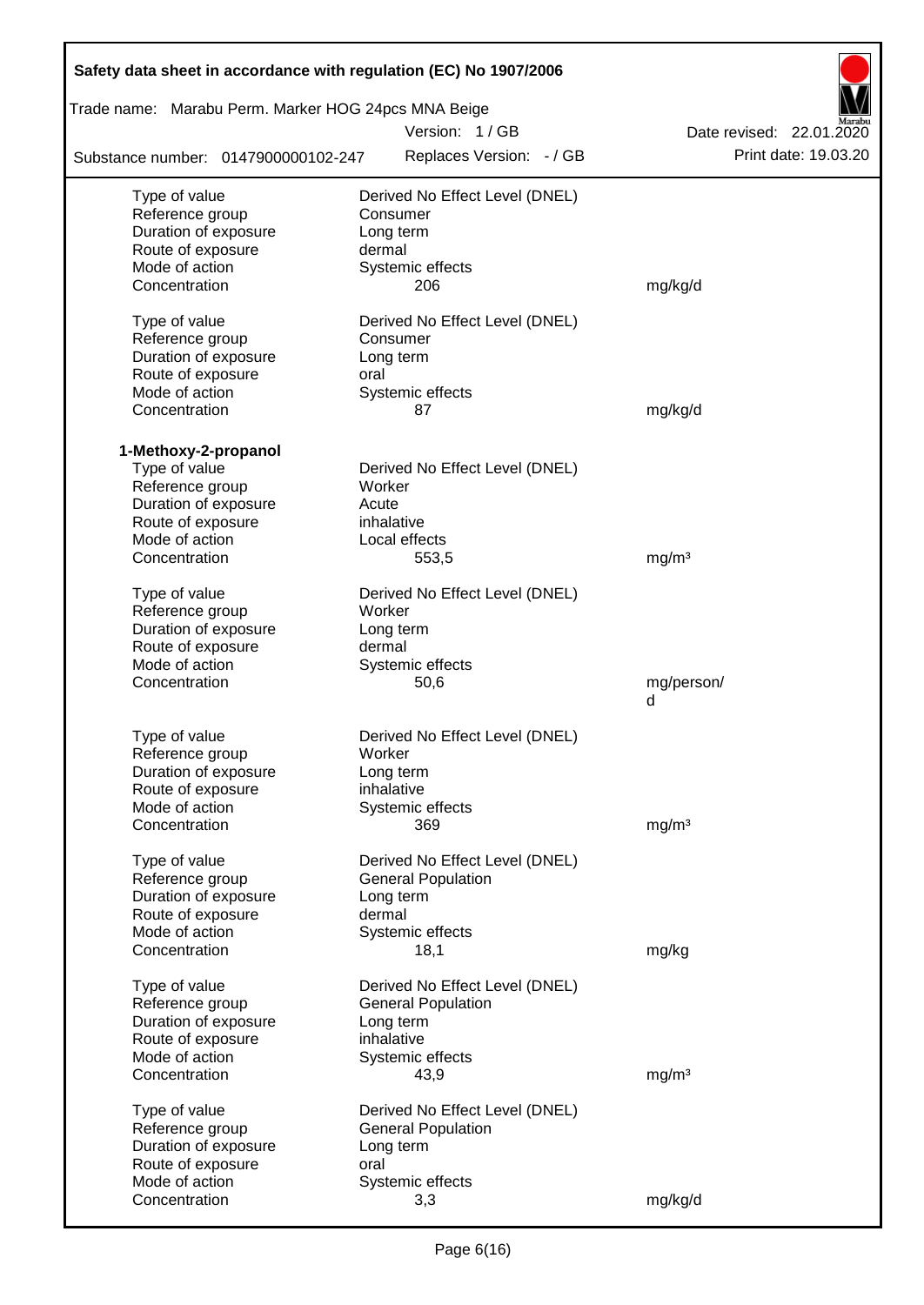## Trade name: Marabu Perm. Marker HOG 24pcs MNA Beige

Version: 1 / GB

Replaces Version: - / GB Print date: 19.03.20 Date revised: 22.01.2020

Substance number: 0147900000102-247

| <b>Benzyl alcohol</b>               |                                          |                   |
|-------------------------------------|------------------------------------------|-------------------|
| Type of value                       | Derived No Effect Level (DNEL)           |                   |
| Reference group                     | Worker                                   |                   |
| Duration of exposure                | Long term                                |                   |
| Route of exposure                   | inhalative                               |                   |
| Mode of action<br>Concentration     | Systemic effects<br>22                   | mg/m <sup>3</sup> |
|                                     |                                          |                   |
| Type of value                       | Derived No Effect Level (DNEL)           |                   |
| Reference group                     | Worker                                   |                   |
| Duration of exposure                | Short term                               |                   |
| Route of exposure                   | inhalative                               |                   |
| Mode of action                      | Systemic effects                         |                   |
| Concentration                       | 110                                      | mg/m <sup>3</sup> |
|                                     |                                          |                   |
| Type of value<br>Reference group    | Derived No Effect Level (DNEL)<br>Worker |                   |
| Duration of exposure                | Long term                                |                   |
| Route of exposure                   | dermal                                   |                   |
| Mode of action                      | Systemic effects                         |                   |
| Concentration                       | 8                                        | mg/kg/d           |
|                                     |                                          |                   |
| Type of value                       | Derived No Effect Level (DNEL)           |                   |
| Reference group                     | Worker                                   |                   |
| Duration of exposure                | Short term                               |                   |
| Route of exposure<br>Mode of action | dermal                                   |                   |
| Concentration                       | Systemic effects<br>40                   | mg/kg/d           |
|                                     |                                          |                   |
| Type of value                       | Derived No Effect Level (DNEL)           |                   |
| Reference group                     | Consumer                                 |                   |
| Duration of exposure                | Long term                                |                   |
| Route of exposure                   | inhalative                               |                   |
| Mode of action                      | Systemic effects                         |                   |
| Concentration                       | 5,4                                      | mg/m <sup>3</sup> |
|                                     | Derived No Effect Level (DNEL)           |                   |
| Type of value<br>Reference group    | Consumer                                 |                   |
| Duration of exposure                | Short term                               |                   |
| Route of exposure                   | inhalative                               |                   |
| Mode of action                      | Systemic effects                         |                   |
| Concentration                       | 27                                       | mg/m <sup>3</sup> |
|                                     |                                          |                   |
| Type of value                       | Derived No Effect Level (DNEL)           |                   |
| Reference group                     | Consumer                                 |                   |
| Duration of exposure                | Long term<br>dermal                      |                   |
| Route of exposure<br>Mode of action | Systemic effects                         |                   |
| Concentration                       | 4                                        | mg/kg/d           |
|                                     |                                          |                   |
| Type of value                       | Derived No Effect Level (DNEL)           |                   |
| Reference group                     | Consumer                                 |                   |
| Duration of exposure                | Short term                               |                   |
| Route of exposure                   | dermal                                   |                   |
| Mode of action                      | Systemic effects                         |                   |
| Concentration                       | 20                                       | mg/kg/d           |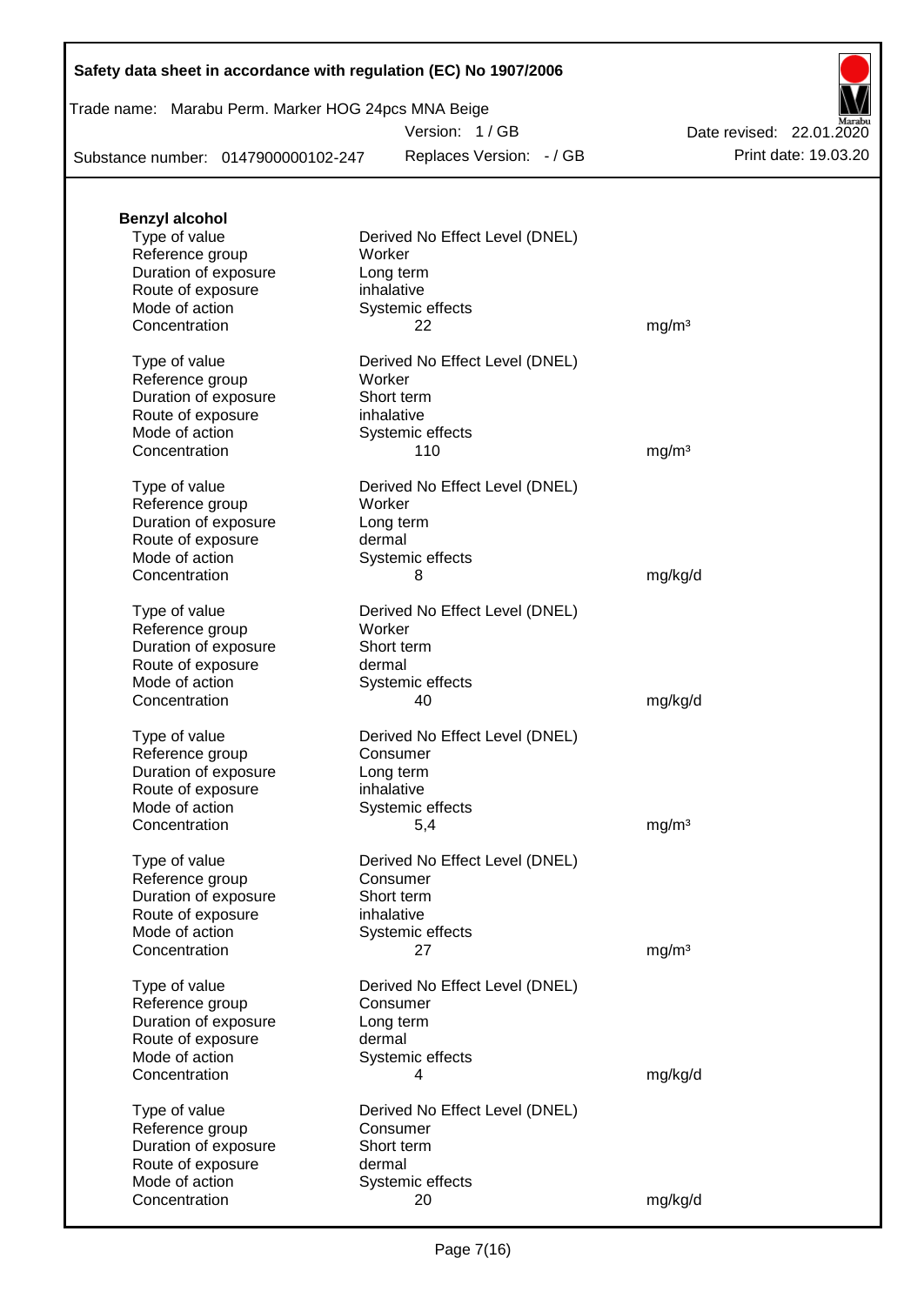| Trade name: Marabu Perm. Marker HOG 24pcs MNA Beige |             |                                |                          |
|-----------------------------------------------------|-------------|--------------------------------|--------------------------|
|                                                     |             | Version: 1/GB                  | Date revised: 22.01.2020 |
| Substance number: 0147900000102-247                 |             | Replaces Version: - / GB       | Print date: 19.03.20     |
|                                                     |             |                                |                          |
| Type of value                                       |             | Derived No Effect Level (DNEL) |                          |
| Reference group                                     |             | Consumer                       |                          |
| Duration of exposure<br>Route of exposure           | oral        | Long term                      |                          |
| Mode of action                                      |             | Systemic effects               |                          |
| Concentration                                       |             | 4                              | mg/kg/d                  |
|                                                     |             |                                |                          |
| Type of value                                       |             | Derived No Effect Level (DNEL) |                          |
| Reference group                                     |             | Consumer                       |                          |
| Duration of exposure                                |             | Short term                     |                          |
| Route of exposure                                   | oral        |                                |                          |
| Mode of action                                      |             | Systemic effects               |                          |
| Concentration                                       |             | 20                             | mg/kg/d                  |
| <b>Predicted No Effect Concentration (PNEC)</b>     |             |                                |                          |
| <b>Ethanol</b>                                      |             |                                |                          |
| Type of value                                       | <b>PNEC</b> |                                |                          |
| <b>Type</b>                                         |             | Freshwater                     |                          |
| Concentration                                       |             | 0,96                           | mg/l                     |
|                                                     |             |                                |                          |
| Type of value                                       | <b>PNEC</b> |                                |                          |
| <b>Type</b>                                         |             | Saltwater                      |                          |
| Concentration                                       |             | 0,79                           | mg/l                     |
| Type of value                                       | <b>PNEC</b> |                                |                          |
| Type                                                |             | Water (intermittent release)   |                          |
| Concentration                                       |             | 2,75                           | mg/l                     |
| Type of value                                       | <b>PNEC</b> |                                |                          |
| Type                                                |             | Sewage treatment plant (STP)   |                          |
| Concentration                                       |             | 580                            | mg/l                     |
|                                                     |             |                                |                          |
| Type of value                                       | <b>PNEC</b> |                                |                          |
| <b>Type</b>                                         |             | Freshwater sediment            |                          |
| Concentration                                       |             | 3,6                            | mg/kg                    |
|                                                     |             |                                |                          |
| Type of value                                       | <b>PNEC</b> |                                |                          |
| <b>Type</b>                                         |             | Marine sediment                |                          |
| Concentration                                       |             | 2,9                            | mg/kg                    |
| Type of value                                       | <b>PNEC</b> |                                |                          |
| <b>Type</b>                                         | Soil        |                                |                          |
| Concentration                                       |             | 0,63                           | mg/kg                    |
|                                                     |             |                                |                          |
| 1-Methoxy-2-propanol                                |             |                                |                          |
| Type of value                                       | <b>PNEC</b> |                                |                          |
| <b>Type</b><br>Concentration                        |             | Freshwater<br>10               |                          |
|                                                     |             |                                | mg/l                     |
| Type of value                                       | <b>PNEC</b> |                                |                          |
| <b>Type</b>                                         | Water       |                                |                          |
| Concentration                                       |             | 41,6                           | mg/kg                    |
| Type of value                                       | <b>PNEC</b> |                                |                          |
|                                                     |             |                                |                          |
| <b>Type</b>                                         |             | Sediment                       |                          |

Г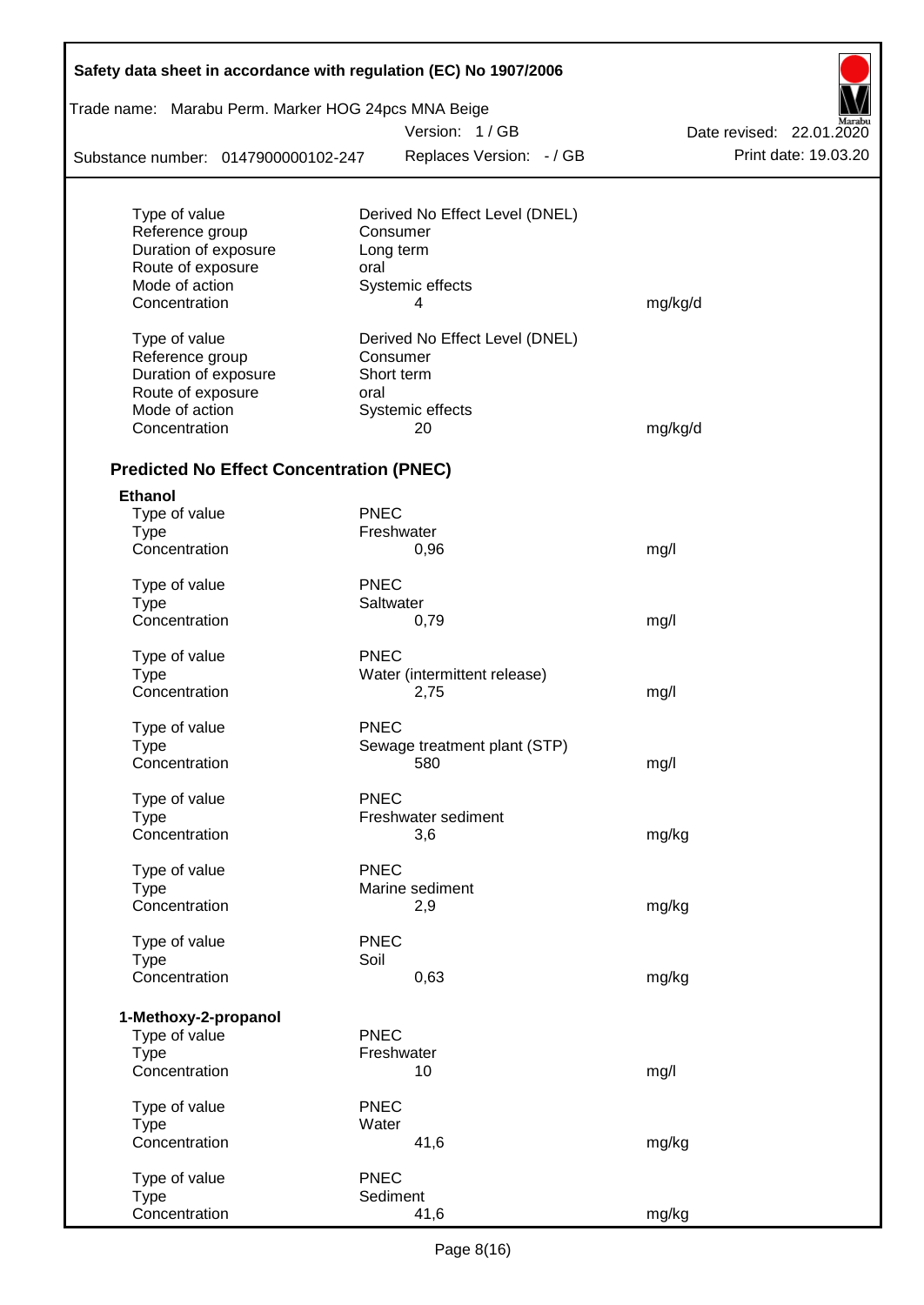| Safety data sheet in accordance with regulation (EC) No 1907/2006<br>Trade name: Marabu Perm. Marker HOG 24pcs MNA Beige<br>Substance number: 0147900000102-247 |             | Version: 1/GB<br>Replaces Version: - / GB | Date revised: 22.01.2020<br>Print date: 19.03.20 |
|-----------------------------------------------------------------------------------------------------------------------------------------------------------------|-------------|-------------------------------------------|--------------------------------------------------|
|                                                                                                                                                                 |             |                                           |                                                  |
| Type of value                                                                                                                                                   | <b>PNEC</b> |                                           |                                                  |
| <b>Type</b>                                                                                                                                                     |             | Marine sediment                           |                                                  |
| Concentration                                                                                                                                                   |             | 4,17                                      | mg/kg                                            |
| Type of value                                                                                                                                                   | <b>PNEC</b> |                                           |                                                  |
| <b>Type</b>                                                                                                                                                     | Soil        |                                           |                                                  |
| Concentration                                                                                                                                                   |             | 2,47                                      | mg/kg                                            |
| Type of value                                                                                                                                                   | <b>PNEC</b> |                                           |                                                  |
| <b>Type</b>                                                                                                                                                     |             | Sewage treatment plant (STP)              |                                                  |
| Concentration                                                                                                                                                   |             | 100                                       | mg/l                                             |
| <b>Benzyl alcohol</b>                                                                                                                                           |             |                                           |                                                  |
| Type of value                                                                                                                                                   | PNEC        |                                           |                                                  |
| <b>Type</b>                                                                                                                                                     | Freshwater  |                                           |                                                  |
| Concentration                                                                                                                                                   |             | 1                                         | mg/l                                             |
| Type of value                                                                                                                                                   | <b>PNEC</b> |                                           |                                                  |
| <b>Type</b>                                                                                                                                                     | Saltwater   |                                           |                                                  |
| Concentration                                                                                                                                                   |             | 0,1                                       | mg/l                                             |
| Type of value                                                                                                                                                   | <b>PNEC</b> |                                           |                                                  |
| <b>Type</b>                                                                                                                                                     |             | Water (intermittent release)              |                                                  |
| Concentration                                                                                                                                                   |             | 2,3                                       | mg/l                                             |
| Type of value                                                                                                                                                   | <b>PNEC</b> |                                           |                                                  |
| <b>Type</b>                                                                                                                                                     |             | Sewage treatment plant (STP)              |                                                  |
| Concentration                                                                                                                                                   |             | 39                                        | mg/l                                             |
| Type of value                                                                                                                                                   | <b>PNEC</b> |                                           |                                                  |
| <b>Type</b>                                                                                                                                                     |             | Freshwater sediment                       |                                                  |
| Concentration                                                                                                                                                   |             | 5,27                                      | mg/kg                                            |
| Type of value                                                                                                                                                   | <b>PNEC</b> |                                           |                                                  |
| <b>Type</b>                                                                                                                                                     |             | Marine sediment                           |                                                  |
| Concentration                                                                                                                                                   |             | 0,527                                     | mg/kg                                            |
| Type of value                                                                                                                                                   | <b>PNEC</b> |                                           |                                                  |
| <b>Type</b>                                                                                                                                                     | Soil        |                                           |                                                  |
| Concentration                                                                                                                                                   |             | 0,456                                     | mg/kg                                            |
|                                                                                                                                                                 |             |                                           |                                                  |

## **8.2. Exposure controls**

### **Exposure controls**

Provide adequate ventilation. Where reasonably practicable this should be achieved by the use of local exhaust ventilation and good general extraction. If these are not sufficient to maintain concentrations of particulates and solvent vapour below the OEL, suitable respiratory protection must be worn.

### **Respiratory protection**

If workers are exposed to concentrations above the exposure limit they must use appropriate, certified respirators. Full mask, filter A

### **Hand protection**

There is no one glove material or combination of materials that will give unlimited resistance to any individual or combination of chemicals.

For prolonged or repeated handling nitrile rubber gloves with textile undergloves are required. Material thickness  $\rightarrow$  0,5 mm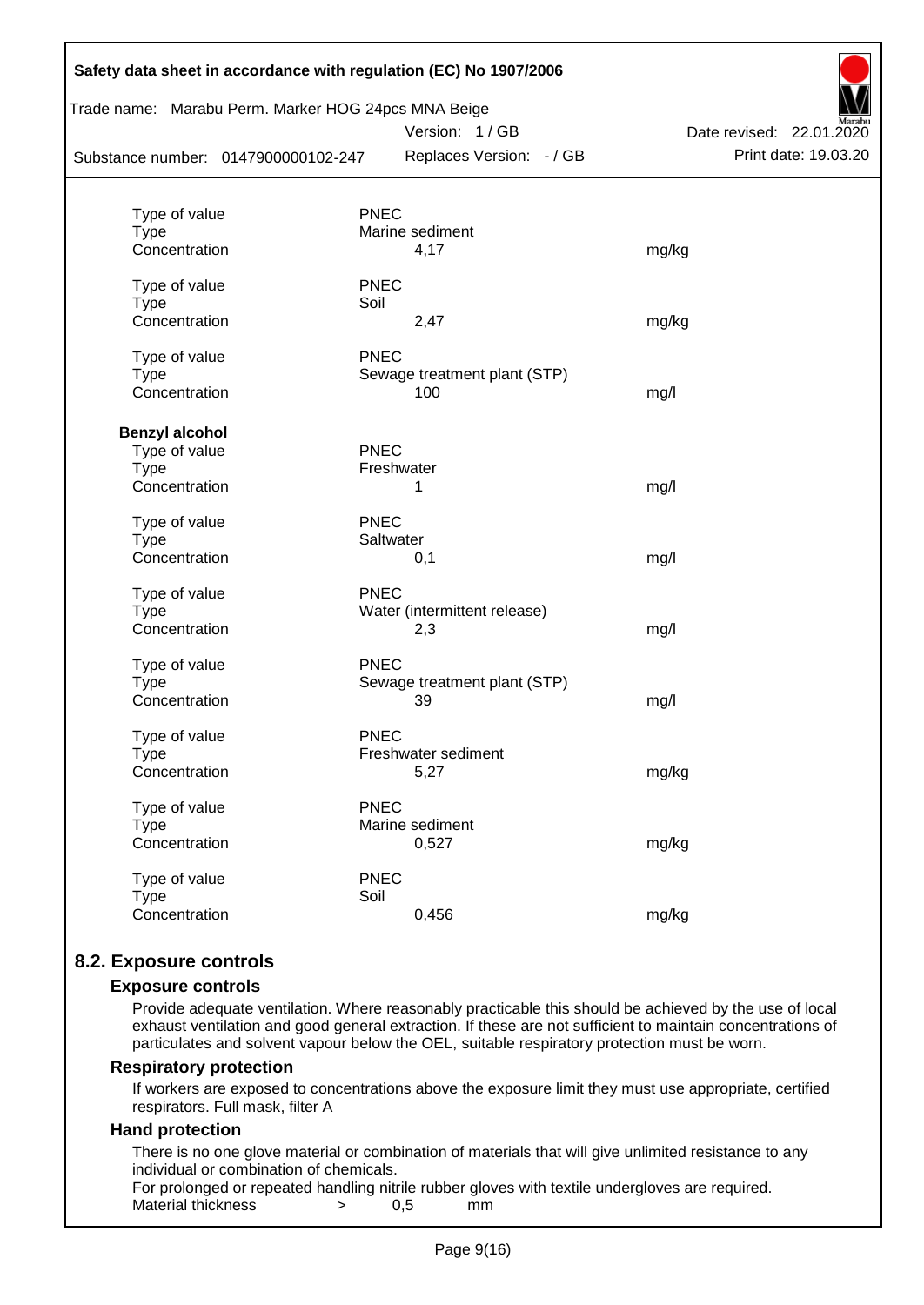| Safety data sheet in accordance with regulation (EC) No 1907/2006                                                                                                                                                                                                                                                                                                                                                                                                                                                              |                                                 |     |     |                                                                                                                                                                                                                                                                                                                    |
|--------------------------------------------------------------------------------------------------------------------------------------------------------------------------------------------------------------------------------------------------------------------------------------------------------------------------------------------------------------------------------------------------------------------------------------------------------------------------------------------------------------------------------|-------------------------------------------------|-----|-----|--------------------------------------------------------------------------------------------------------------------------------------------------------------------------------------------------------------------------------------------------------------------------------------------------------------------|
| Trade name: Marabu Perm. Marker HOG 24pcs MNA Beige                                                                                                                                                                                                                                                                                                                                                                                                                                                                            | Version: 1/GB                                   |     |     |                                                                                                                                                                                                                                                                                                                    |
|                                                                                                                                                                                                                                                                                                                                                                                                                                                                                                                                |                                                 |     |     | Date revised: 22.01.2020<br>Print date: 19.03.20                                                                                                                                                                                                                                                                   |
| Substance number: 0147900000102-247                                                                                                                                                                                                                                                                                                                                                                                                                                                                                            | Replaces Version: - / GB                        |     |     |                                                                                                                                                                                                                                                                                                                    |
| Breakthrough time<br>$\overline{\phantom{0}}$<br>The breakthrough time must be greater than the end use time of the product.<br>replacement must be followed.<br>Gloves should be replaced regularly and if there is any sign of damage to the glove material.<br>Always ensure that gloves are free from defects and that they are stored and used correctly.<br>maintenance.<br>once exposure has occurred.<br>Eye protection<br>Use safety eyewear designed to protect against splash of liquids.<br><b>Body protection</b> | 30                                              | min |     | The instructions and information provided by the glove manufacturer on use, storage, maintenance and<br>The performance or effectiveness of the glove may be reduced by physical/ chemical damage and poor<br>Barrier creams may help to protect the exposed areas of the skin, they should however not be applied |
| Cotton or cotton/synthetic overalls or coveralls are normally suitable.                                                                                                                                                                                                                                                                                                                                                                                                                                                        |                                                 |     |     |                                                                                                                                                                                                                                                                                                                    |
|                                                                                                                                                                                                                                                                                                                                                                                                                                                                                                                                |                                                 |     |     |                                                                                                                                                                                                                                                                                                                    |
| <b>SECTION 9: Physical and chemical properties</b>                                                                                                                                                                                                                                                                                                                                                                                                                                                                             |                                                 |     |     |                                                                                                                                                                                                                                                                                                                    |
| 9.1. Information on basic physical and chemical properties<br><b>Form</b>                                                                                                                                                                                                                                                                                                                                                                                                                                                      |                                                 |     |     |                                                                                                                                                                                                                                                                                                                    |
| <b>Colour</b>                                                                                                                                                                                                                                                                                                                                                                                                                                                                                                                  | liquid<br>coloured                              |     |     |                                                                                                                                                                                                                                                                                                                    |
| <b>Odour</b>                                                                                                                                                                                                                                                                                                                                                                                                                                                                                                                   | mild, alcoholic                                 |     |     |                                                                                                                                                                                                                                                                                                                    |
| <b>Odour threshold</b>                                                                                                                                                                                                                                                                                                                                                                                                                                                                                                         |                                                 |     |     |                                                                                                                                                                                                                                                                                                                    |
|                                                                                                                                                                                                                                                                                                                                                                                                                                                                                                                                |                                                 |     |     |                                                                                                                                                                                                                                                                                                                    |
| Remarks                                                                                                                                                                                                                                                                                                                                                                                                                                                                                                                        | No data available                               |     |     |                                                                                                                                                                                                                                                                                                                    |
| pH value                                                                                                                                                                                                                                                                                                                                                                                                                                                                                                                       |                                                 |     |     |                                                                                                                                                                                                                                                                                                                    |
| Value                                                                                                                                                                                                                                                                                                                                                                                                                                                                                                                          | 5,5                                             | to  | 7,5 |                                                                                                                                                                                                                                                                                                                    |
| <b>Melting point</b><br><b>Remarks</b>                                                                                                                                                                                                                                                                                                                                                                                                                                                                                         | not determined                                  |     |     |                                                                                                                                                                                                                                                                                                                    |
| <b>Freezing point</b>                                                                                                                                                                                                                                                                                                                                                                                                                                                                                                          |                                                 |     |     |                                                                                                                                                                                                                                                                                                                    |
| Remarks                                                                                                                                                                                                                                                                                                                                                                                                                                                                                                                        | not determined                                  |     |     |                                                                                                                                                                                                                                                                                                                    |
| Initial boiling point and boiling range                                                                                                                                                                                                                                                                                                                                                                                                                                                                                        |                                                 |     |     |                                                                                                                                                                                                                                                                                                                    |
| Value                                                                                                                                                                                                                                                                                                                                                                                                                                                                                                                          | 80                                              | to  | 90  | $\rm ^{\circ}C$                                                                                                                                                                                                                                                                                                    |
| <b>Flash point</b>                                                                                                                                                                                                                                                                                                                                                                                                                                                                                                             |                                                 |     |     |                                                                                                                                                                                                                                                                                                                    |
| Value                                                                                                                                                                                                                                                                                                                                                                                                                                                                                                                          | 35                                              |     |     | °C                                                                                                                                                                                                                                                                                                                 |
| Method                                                                                                                                                                                                                                                                                                                                                                                                                                                                                                                         | ASTM D 6450 (CCCFP)                             |     |     |                                                                                                                                                                                                                                                                                                                    |
| Evaporation rate (ether $= 1$ ) :                                                                                                                                                                                                                                                                                                                                                                                                                                                                                              |                                                 |     |     |                                                                                                                                                                                                                                                                                                                    |
| Remarks                                                                                                                                                                                                                                                                                                                                                                                                                                                                                                                        | not determined                                  |     |     |                                                                                                                                                                                                                                                                                                                    |
| Flammability (solid, gas)<br>Not applicable                                                                                                                                                                                                                                                                                                                                                                                                                                                                                    |                                                 |     |     |                                                                                                                                                                                                                                                                                                                    |
| Upper/lower flammability or explosive limits                                                                                                                                                                                                                                                                                                                                                                                                                                                                                   |                                                 |     |     |                                                                                                                                                                                                                                                                                                                    |
| Lower explosion limit<br>Upper explosion limit<br>Source                                                                                                                                                                                                                                                                                                                                                                                                                                                                       | 1,5<br>appr.<br>15<br>appr.<br>Literature value |     |     | %(V)<br>$%$ (V)                                                                                                                                                                                                                                                                                                    |
| <b>Vapour density</b>                                                                                                                                                                                                                                                                                                                                                                                                                                                                                                          |                                                 |     |     |                                                                                                                                                                                                                                                                                                                    |
| Remarks                                                                                                                                                                                                                                                                                                                                                                                                                                                                                                                        | not determined                                  |     |     |                                                                                                                                                                                                                                                                                                                    |
| <b>Density</b>                                                                                                                                                                                                                                                                                                                                                                                                                                                                                                                 |                                                 |     |     |                                                                                                                                                                                                                                                                                                                    |
| Remarks                                                                                                                                                                                                                                                                                                                                                                                                                                                                                                                        | not determined                                  |     |     |                                                                                                                                                                                                                                                                                                                    |
| <b>Solubility in water</b>                                                                                                                                                                                                                                                                                                                                                                                                                                                                                                     |                                                 |     |     |                                                                                                                                                                                                                                                                                                                    |
| Remarks                                                                                                                                                                                                                                                                                                                                                                                                                                                                                                                        | partially miscible                              |     |     |                                                                                                                                                                                                                                                                                                                    |
| <b>Partition coefficient: n-octanol/water</b>                                                                                                                                                                                                                                                                                                                                                                                                                                                                                  |                                                 |     |     |                                                                                                                                                                                                                                                                                                                    |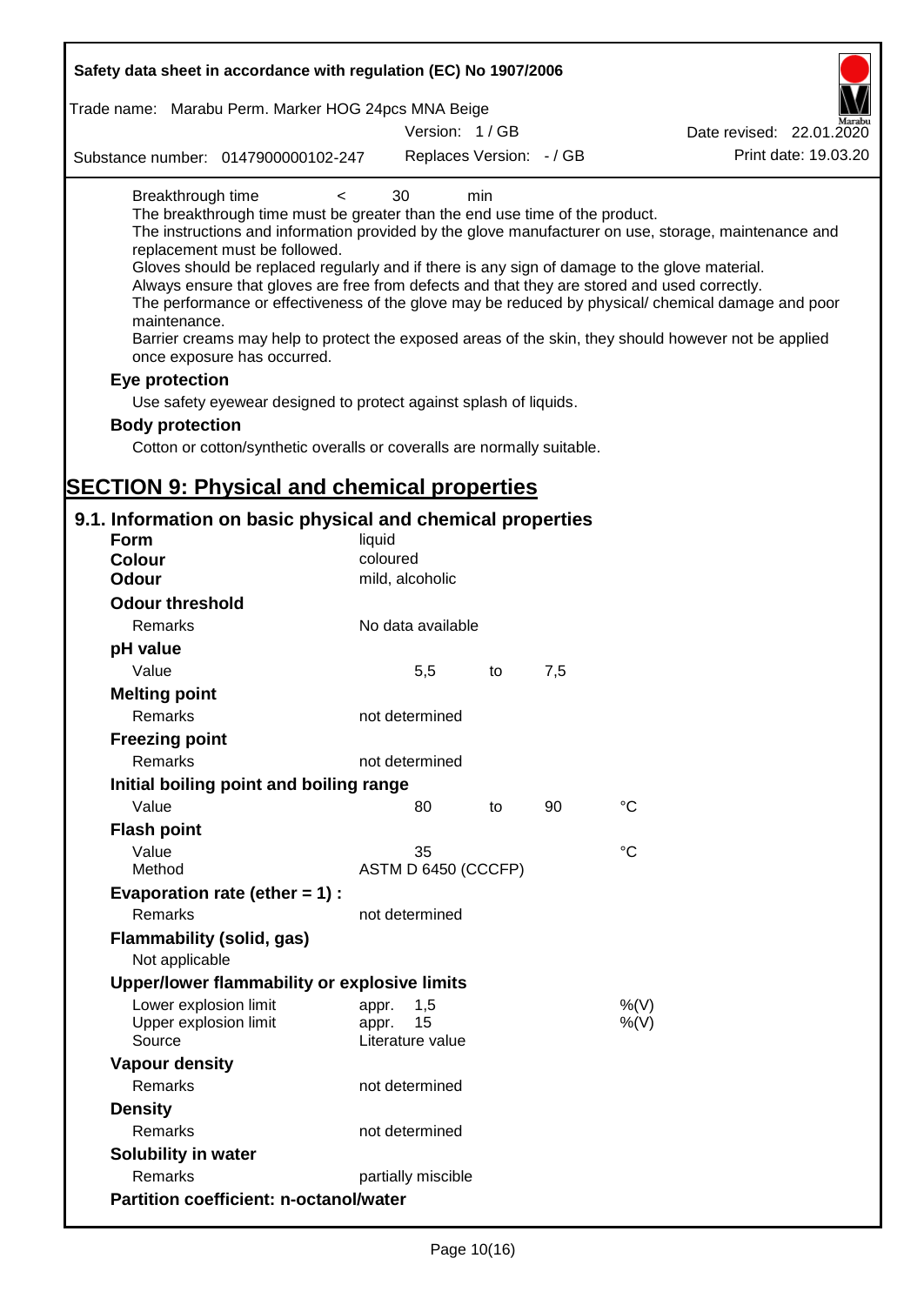| Safety data sheet in accordance with regulation (EC) No 1907/2006                                                                                                     |                                                                   |                                                  |    |   |       |                                                  |
|-----------------------------------------------------------------------------------------------------------------------------------------------------------------------|-------------------------------------------------------------------|--------------------------------------------------|----|---|-------|--------------------------------------------------|
| Trade name: Marabu Perm. Marker HOG 24pcs MNA Beige                                                                                                                   |                                                                   |                                                  |    |   |       |                                                  |
| Substance number: 0147900000102-247                                                                                                                                   |                                                                   | Version: 1/GB<br>Replaces Version: - / GB        |    |   |       | Date revised: 22.01.2020<br>Print date: 19.03.20 |
|                                                                                                                                                                       |                                                                   |                                                  |    |   |       |                                                  |
| Remarks                                                                                                                                                               |                                                                   | Not applicable                                   |    |   |       |                                                  |
| Ignition temperature                                                                                                                                                  |                                                                   |                                                  |    |   |       |                                                  |
| Value<br>Source                                                                                                                                                       | appr.                                                             | 287<br>Literature value                          |    |   | °C    |                                                  |
| <b>Viscosity</b>                                                                                                                                                      |                                                                   |                                                  |    |   |       |                                                  |
| Value                                                                                                                                                                 |                                                                   | 3                                                | to | 6 | mPa.s |                                                  |
| <b>Efflux time</b>                                                                                                                                                    |                                                                   |                                                  |    |   |       |                                                  |
| Remarks                                                                                                                                                               |                                                                   | not determined                                   |    |   |       |                                                  |
| <b>Explosive properties</b>                                                                                                                                           |                                                                   |                                                  |    |   |       |                                                  |
| evaluation                                                                                                                                                            | no                                                                |                                                  |    |   |       |                                                  |
| <b>Oxidising properties</b>                                                                                                                                           |                                                                   |                                                  |    |   |       |                                                  |
| evaluation                                                                                                                                                            |                                                                   | None known                                       |    |   |       |                                                  |
| 9.2. Other information                                                                                                                                                |                                                                   |                                                  |    |   |       |                                                  |
| <b>Other information</b>                                                                                                                                              |                                                                   |                                                  |    |   |       |                                                  |
| The physical specifications are approximate values and refer to the used safety relevant component(s).                                                                |                                                                   |                                                  |    |   |       |                                                  |
| <b>SECTION 10: Stability and reactivity</b>                                                                                                                           |                                                                   |                                                  |    |   |       |                                                  |
| 10.1. Reactivity<br>No hazardous reactions when stored and handled according to prescribed instructions.                                                              |                                                                   |                                                  |    |   |       |                                                  |
| 10.2. Chemical stability<br>Stable under recommended storage and handling conditions (see section 7).                                                                 |                                                                   |                                                  |    |   |       |                                                  |
| 10.3. Possibility of hazardous reactions<br>Keep away from oxidising agents, strongly alkaline and strongly acid materials in order to avoid<br>exothermic reactions. |                                                                   |                                                  |    |   |       |                                                  |
| 10.4. Conditions to avoid<br>When exposed to high temperatures may produce hazardous decomposition products.                                                          |                                                                   |                                                  |    |   |       |                                                  |
| 10.5. Incompatible materials<br>No hazardous reactions when stored and handled according to prescribed instructions.                                                  |                                                                   |                                                  |    |   |       |                                                  |
| 10.6. Hazardous decomposition products<br>See chapter 5.2 (Firefighting measures - Special hazards arising from the substance or mixture).                            |                                                                   |                                                  |    |   |       |                                                  |
| <b>SECTION 11: Toxicological information</b>                                                                                                                          |                                                                   |                                                  |    |   |       |                                                  |
| 11.1. Information on toxicological effects                                                                                                                            |                                                                   |                                                  |    |   |       |                                                  |
| <b>Acute oral toxicity</b>                                                                                                                                            |                                                                   |                                                  |    |   |       |                                                  |
| <b>ATE</b>                                                                                                                                                            | $\geq$                                                            | 2.000                                            |    |   | mg/kg |                                                  |
| Method                                                                                                                                                                |                                                                   | calculated value (Regulation (EC) No. 1272/2008) |    |   |       |                                                  |
| <b>Acute oral toxicity (Components)</b>                                                                                                                               |                                                                   |                                                  |    |   |       |                                                  |
| 1-Methoxy-2-propanol                                                                                                                                                  |                                                                   |                                                  |    |   |       |                                                  |
| Species<br>LD50                                                                                                                                                       | rat                                                               | 5200                                             |    |   | mg/kg |                                                  |
| <b>Benzyl alcohol</b>                                                                                                                                                 |                                                                   |                                                  |    |   |       |                                                  |
| <b>Species</b><br>LD50                                                                                                                                                | rat                                                               | 1620                                             |    |   | mg/kg |                                                  |
| <b>Acute dermal toxicity</b>                                                                                                                                          |                                                                   |                                                  |    |   |       |                                                  |
| Remarks                                                                                                                                                               | Based on available data, the classification criteria are not met. |                                                  |    |   |       |                                                  |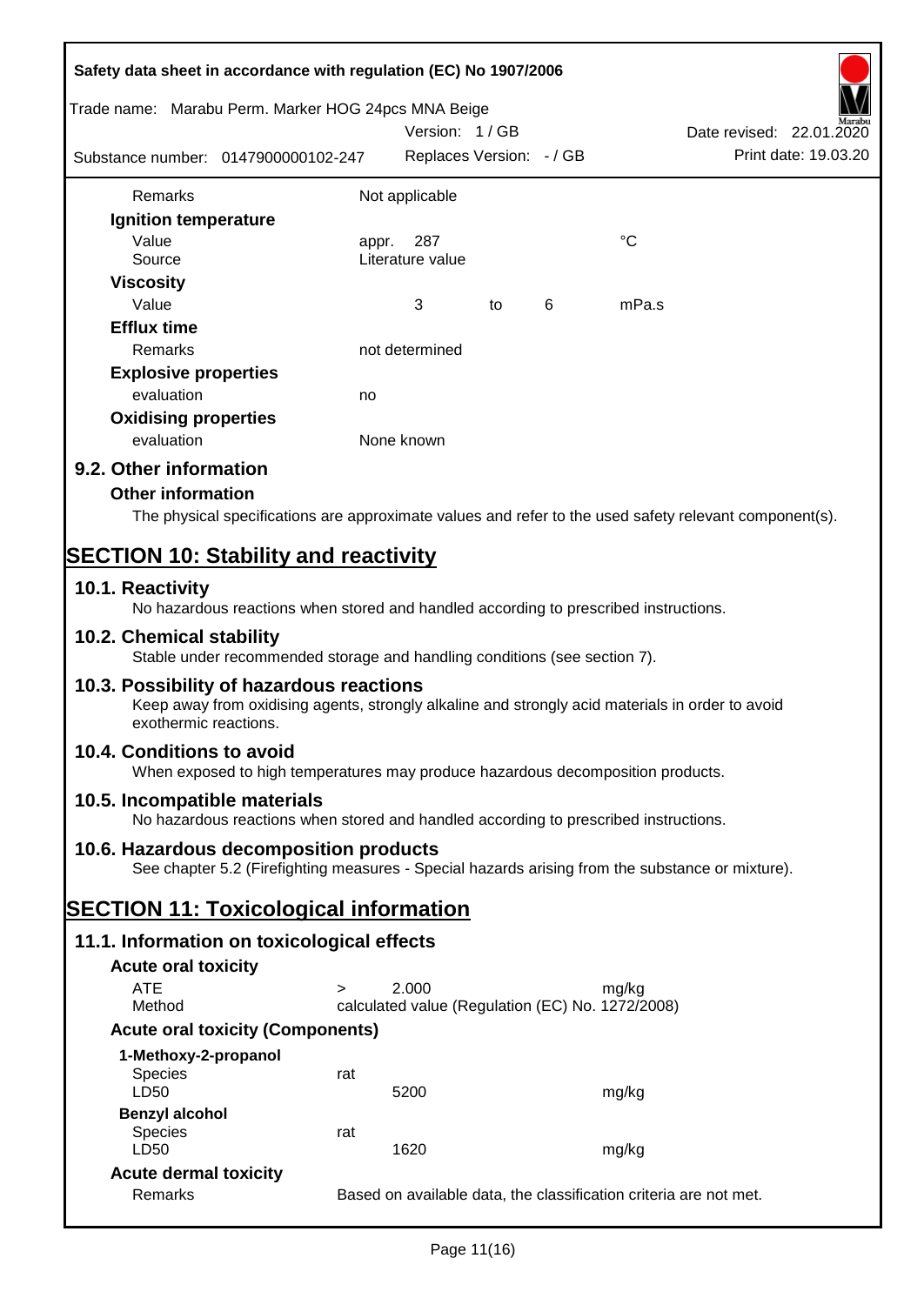|                                                                                                      |                 | Trade name: Marabu Perm. Marker HOG 24pcs MNA Beige<br>Version: 1/GB | Date revised: 22.01.2020<br>Print date: 19.03.20                                                   |
|------------------------------------------------------------------------------------------------------|-----------------|----------------------------------------------------------------------|----------------------------------------------------------------------------------------------------|
| Substance number: 0147900000102-247                                                                  |                 | Replaces Version: - / GB                                             |                                                                                                    |
| <b>Acute dermal toxicity (Components)</b>                                                            |                 |                                                                      |                                                                                                    |
| 1-Methoxy-2-propanol                                                                                 |                 |                                                                      |                                                                                                    |
| <b>Species</b>                                                                                       | rabbit          |                                                                      |                                                                                                    |
| LD50                                                                                                 |                 | 14000                                                                | mg/kg                                                                                              |
| <b>Acute inhalational toxicity</b>                                                                   |                 |                                                                      |                                                                                                    |
| <b>ATE</b><br>Administration/Form                                                                    | ><br>Vapors     | 20                                                                   | mg/l                                                                                               |
| Method                                                                                               |                 | calculated value (Regulation (EC) No. 1272/2008)                     |                                                                                                    |
| Remarks                                                                                              |                 |                                                                      | Based on available data, the classification criteria are not met.                                  |
| <b>Acute inhalative toxicity (Components)</b>                                                        |                 |                                                                      |                                                                                                    |
| <b>Benzyl alcohol</b>                                                                                |                 |                                                                      |                                                                                                    |
| Species                                                                                              | rat             |                                                                      |                                                                                                    |
| LD <sub>0</sub>                                                                                      |                 | 4,178                                                                | mg/l                                                                                               |
| Duration of exposure<br>Administration/Form                                                          | Dust/Mist       | 4<br>h                                                               |                                                                                                    |
| Method                                                                                               | <b>OECD 403</b> |                                                                      |                                                                                                    |
| <b>Benzyl alcohol</b>                                                                                |                 |                                                                      |                                                                                                    |
| Species                                                                                              | rat             |                                                                      |                                                                                                    |
| LD50                                                                                                 | $\geq$          | 5                                                                    | mg/l                                                                                               |
| Duration of exposure<br>Administration/Form                                                          | Dust/Mist       | 4<br>h                                                               |                                                                                                    |
| Method                                                                                               | <b>OECD 403</b> |                                                                      |                                                                                                    |
| <b>Skin corrosion/irritation</b>                                                                     |                 |                                                                      |                                                                                                    |
| Remarks                                                                                              |                 |                                                                      | Based on available data, the classification criteria are not met.                                  |
| Serious eye damage/irritation                                                                        |                 |                                                                      |                                                                                                    |
| evaluation                                                                                           | irritant        |                                                                      |                                                                                                    |
| Remarks                                                                                              |                 | The classification criteria are met.                                 |                                                                                                    |
| <b>Sensitization</b>                                                                                 |                 |                                                                      |                                                                                                    |
| Remarks                                                                                              |                 |                                                                      | Based on available data, the classification criteria are not met.                                  |
| <b>Mutagenicity</b>                                                                                  |                 |                                                                      |                                                                                                    |
| Remarks                                                                                              |                 |                                                                      | Based on available data, the classification criteria are not met.                                  |
| <b>Reproductive toxicity</b>                                                                         |                 |                                                                      |                                                                                                    |
| Remarks                                                                                              |                 |                                                                      | Based on available data, the classification criteria are not met.                                  |
| Carcinogenicity                                                                                      |                 |                                                                      |                                                                                                    |
| Remarks                                                                                              |                 |                                                                      | Based on available data, the classification criteria are not met.                                  |
| <b>Specific Target Organ Toxicity (STOT)</b>                                                         |                 |                                                                      |                                                                                                    |
|                                                                                                      |                 |                                                                      |                                                                                                    |
| <b>Single exposure</b><br>Remarks                                                                    |                 | The classification criteria are met.                                 |                                                                                                    |
| evaluation                                                                                           |                 | May cause drowsiness or dizziness.                                   |                                                                                                    |
| <b>Repeated exposure</b>                                                                             |                 |                                                                      |                                                                                                    |
| Remarks                                                                                              |                 |                                                                      | Based on available data, the classification criteria are not met.                                  |
| <b>Aspiration hazard</b>                                                                             |                 |                                                                      |                                                                                                    |
| Based on available data, the classification criteria are not met.                                    |                 |                                                                      |                                                                                                    |
| <b>Experience in practice</b>                                                                        |                 |                                                                      |                                                                                                    |
| limit may result in adverse health effects such as mucous membrane and respiratory system irritation |                 |                                                                      | Exposure to component solvents vapours concentration in excess of the stated occupational exposure |

Solvents may cause some of the above effects by absorption through the skin. Repeated or prolonged contact with the mixture may cause removal of natural fat from the skin resulting in non-allergic contact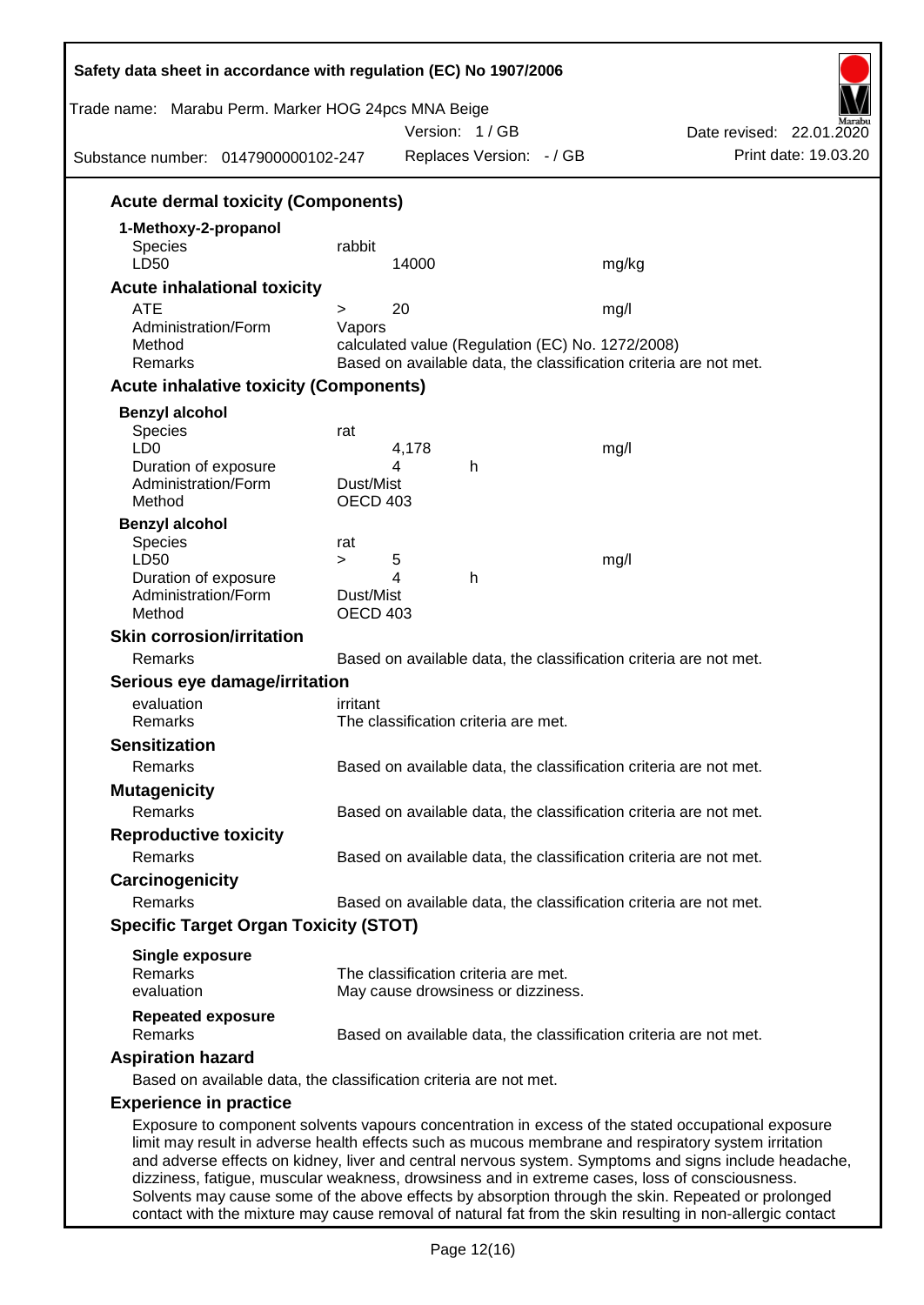| Safety data sheet in accordance with regulation (EC) No 1907/2006                                                                                                                                                                                                                                                                                                                                                                                                                                                                                    |        |                              |                          |                                                    |                                                                                                       |
|------------------------------------------------------------------------------------------------------------------------------------------------------------------------------------------------------------------------------------------------------------------------------------------------------------------------------------------------------------------------------------------------------------------------------------------------------------------------------------------------------------------------------------------------------|--------|------------------------------|--------------------------|----------------------------------------------------|-------------------------------------------------------------------------------------------------------|
| Trade name: Marabu Perm. Marker HOG 24pcs MNA Beige                                                                                                                                                                                                                                                                                                                                                                                                                                                                                                  |        |                              |                          |                                                    |                                                                                                       |
|                                                                                                                                                                                                                                                                                                                                                                                                                                                                                                                                                      |        |                              | Version: 1/GB            |                                                    | Date revised: 22.01.2020                                                                              |
| Substance number: 0147900000102-247                                                                                                                                                                                                                                                                                                                                                                                                                                                                                                                  |        |                              | Replaces Version: - / GB |                                                    | Print date: 19.03.20                                                                                  |
| dermatitis and absorption through the skin. The liquid splashed in the eyes may cause irritation and<br>known, delayed and immediate effects and also chronic effects of components from short-term and<br>long-term exposure by oral, inhalation and dermal routes of exposure and eye contact.<br><b>Other information</b><br>There are no data available on the mixture itself.<br>The mixture has been assessed following the additivity method of the CLP Regulation (EC) No<br>1272/2008 and classified for toxicological hazards accordingly. |        |                              |                          |                                                    | reversible damage. Ingestion may cause nausea, diarrhoea and vomiting. This takes into account, where |
| <b>SECTION 12: Ecological information</b>                                                                                                                                                                                                                                                                                                                                                                                                                                                                                                            |        |                              |                          |                                                    |                                                                                                       |
| 12.1. Toxicity                                                                                                                                                                                                                                                                                                                                                                                                                                                                                                                                       |        |                              |                          |                                                    |                                                                                                       |
| <b>General information</b><br>There are no data available on the mixture itself. Do not allow to enter drains or water courses. The<br>and is classified for eco-toxicological properties accordingly. See Sections 2 and 3 for details.                                                                                                                                                                                                                                                                                                             |        |                              |                          |                                                    | mixture has been assessed following the summation method of the CLP Regulation (EC) No 1272/2008      |
| <b>Fish toxicity (Components)</b>                                                                                                                                                                                                                                                                                                                                                                                                                                                                                                                    |        |                              |                          |                                                    |                                                                                                       |
| 1-Methoxy-2-propanol<br>Species                                                                                                                                                                                                                                                                                                                                                                                                                                                                                                                      |        | golden orfe (Leuciscus idus) |                          |                                                    |                                                                                                       |
| LC <sub>0</sub>                                                                                                                                                                                                                                                                                                                                                                                                                                                                                                                                      | $\geq$ | 4600                         |                          | mg/l                                               |                                                                                                       |
| Duration of exposure                                                                                                                                                                                                                                                                                                                                                                                                                                                                                                                                 |        | 96                           | h                        |                                                    |                                                                                                       |
| <b>Daphnia toxicity (Components)</b>                                                                                                                                                                                                                                                                                                                                                                                                                                                                                                                 |        |                              |                          |                                                    |                                                                                                       |
| 1-Methoxy-2-propanol                                                                                                                                                                                                                                                                                                                                                                                                                                                                                                                                 |        |                              |                          |                                                    |                                                                                                       |
| Species                                                                                                                                                                                                                                                                                                                                                                                                                                                                                                                                              |        | Daphnia magna                |                          |                                                    |                                                                                                       |
| <b>EC50</b><br>Duration of exposure                                                                                                                                                                                                                                                                                                                                                                                                                                                                                                                  |        | 23300<br>48                  | h                        | mg/l                                               |                                                                                                       |
| <b>Algae toxicity (Components)</b>                                                                                                                                                                                                                                                                                                                                                                                                                                                                                                                   |        |                              |                          |                                                    |                                                                                                       |
|                                                                                                                                                                                                                                                                                                                                                                                                                                                                                                                                                      |        |                              |                          |                                                    |                                                                                                       |
| 1-Methoxy-2-propanol<br><b>Species</b>                                                                                                                                                                                                                                                                                                                                                                                                                                                                                                               |        | Desmodesmus                  |                          |                                                    |                                                                                                       |
| <b>EC50</b>                                                                                                                                                                                                                                                                                                                                                                                                                                                                                                                                          | >      | 1000                         |                          | mg/l                                               |                                                                                                       |
| Duration of exposure                                                                                                                                                                                                                                                                                                                                                                                                                                                                                                                                 |        | 168                          | h                        |                                                    |                                                                                                       |
| <b>Bacteria toxicity (Components)</b>                                                                                                                                                                                                                                                                                                                                                                                                                                                                                                                |        |                              |                          |                                                    |                                                                                                       |
| 1-Methoxy-2-propanol                                                                                                                                                                                                                                                                                                                                                                                                                                                                                                                                 |        |                              |                          |                                                    |                                                                                                       |
| <b>Species</b>                                                                                                                                                                                                                                                                                                                                                                                                                                                                                                                                       |        | activated sludge             |                          |                                                    |                                                                                                       |
| <b>EC50</b>                                                                                                                                                                                                                                                                                                                                                                                                                                                                                                                                          | $\geq$ | 1000                         |                          | mg/l                                               |                                                                                                       |
| 12.2. Persistence and degradability                                                                                                                                                                                                                                                                                                                                                                                                                                                                                                                  |        |                              |                          |                                                    |                                                                                                       |
| <b>General information</b>                                                                                                                                                                                                                                                                                                                                                                                                                                                                                                                           |        |                              |                          |                                                    |                                                                                                       |
| No data available                                                                                                                                                                                                                                                                                                                                                                                                                                                                                                                                    |        |                              |                          |                                                    |                                                                                                       |
| <b>Biodegradability (Components)</b>                                                                                                                                                                                                                                                                                                                                                                                                                                                                                                                 |        |                              |                          |                                                    |                                                                                                       |
| 1-Methoxy-2-propanol                                                                                                                                                                                                                                                                                                                                                                                                                                                                                                                                 |        |                              |                          |                                                    |                                                                                                       |
| Value                                                                                                                                                                                                                                                                                                                                                                                                                                                                                                                                                |        | 90                           |                          | $\%$                                               |                                                                                                       |
| Duration of test<br>evaluation                                                                                                                                                                                                                                                                                                                                                                                                                                                                                                                       |        | 28                           | d                        | Readily biodegradable (according to OECD criteria) |                                                                                                       |
| Method                                                                                                                                                                                                                                                                                                                                                                                                                                                                                                                                               |        | <b>OECD 301 F</b>            |                          |                                                    |                                                                                                       |
| 12.3. Bioaccumulative potential                                                                                                                                                                                                                                                                                                                                                                                                                                                                                                                      |        |                              |                          |                                                    |                                                                                                       |
| <b>General information</b>                                                                                                                                                                                                                                                                                                                                                                                                                                                                                                                           |        |                              |                          |                                                    |                                                                                                       |
| There are no data available on the mixture itself.                                                                                                                                                                                                                                                                                                                                                                                                                                                                                                   |        |                              |                          |                                                    |                                                                                                       |
| <b>Partition coefficient: n-octanol/water</b>                                                                                                                                                                                                                                                                                                                                                                                                                                                                                                        |        |                              |                          |                                                    |                                                                                                       |
| Remarks                                                                                                                                                                                                                                                                                                                                                                                                                                                                                                                                              |        | Not applicable               |                          |                                                    |                                                                                                       |
|                                                                                                                                                                                                                                                                                                                                                                                                                                                                                                                                                      |        |                              |                          |                                                    |                                                                                                       |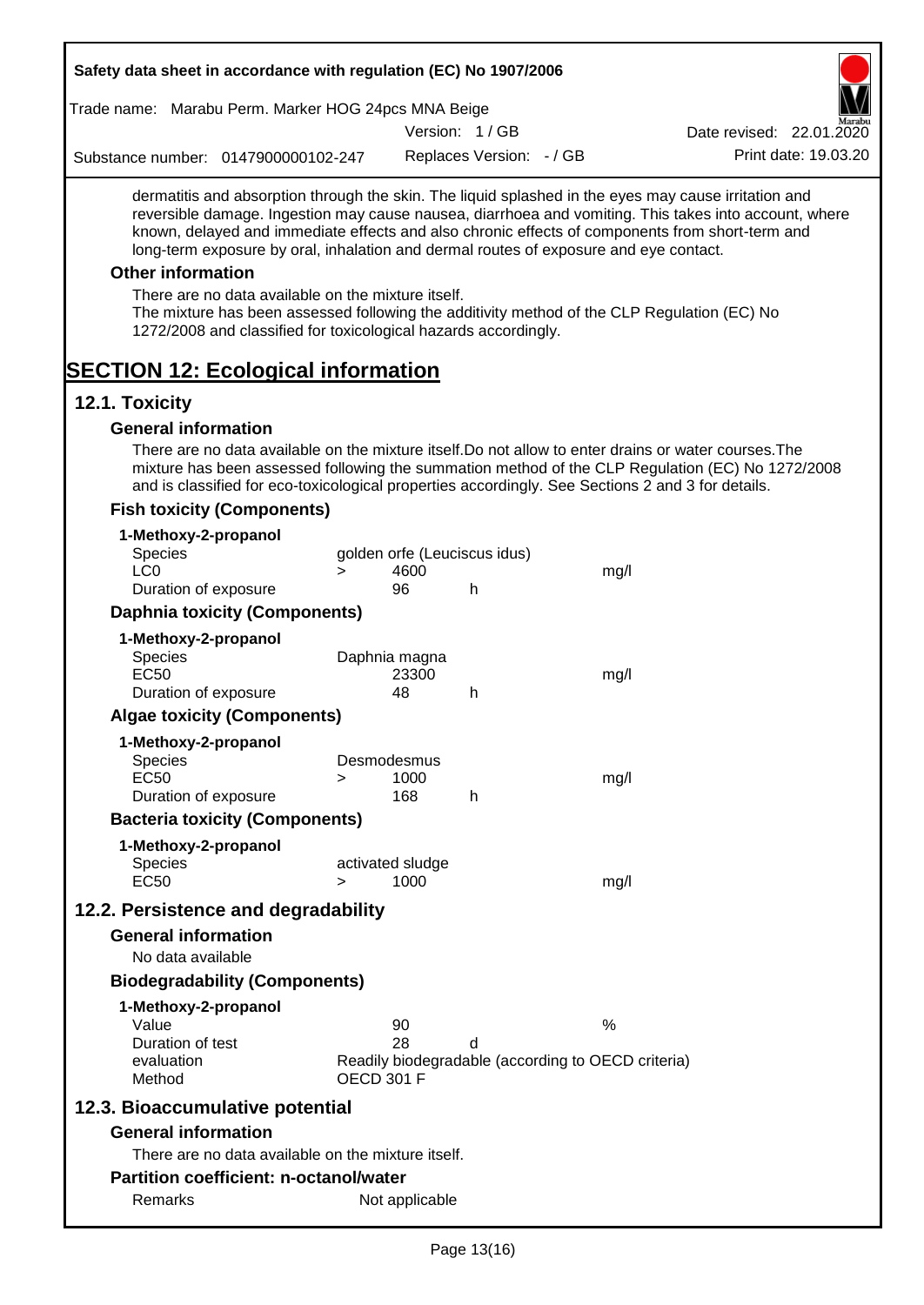Trade name: Marabu Perm. Marker HOG 24pcs MNA Beige

Version: 1 / GB

Substance number: 0147900000102-247

Replaces Version: - / GB Print date: 19.03.20 Date revised: 22.01.2020

## **12.4. Mobility in soil**

## **General information**

There are no data available on the mixture itself.

## **12.5. Results of PBT and vPvB assessment**

### **General information**

There are no data available on the mixture itself.

## **12.6. Other adverse effects**

## **General information**

There are no data available on the mixture itself.

# **SECTION 13: Disposal considerations**

## **13.1. Waste treatment methods**

## **Disposal recommendations for the product**

Do not allow to enter drains or water courses. Wastes and emptied containers should be classified in accordance with relevant national regulation. The European Waste Catalogue classification of this product, when disposed of as waste is EWC waste code 08 03 12\* waste ink containing dangerous substances If this product is mixed with other wastes, the original waste product code may no longer apply and the appropriate code should be assigned. For further information contact your local waste authority.

### **Disposal recommendations for packaging**

Using information provided in this safety data sheet, advice should be obtained from the relevant waste authority on the classification of empty containers. Empty containers must be scrapped or reconditioned.

Not emptied containers are hazardous waste (waste code number 150110).

# **SECTION 14: Transport information**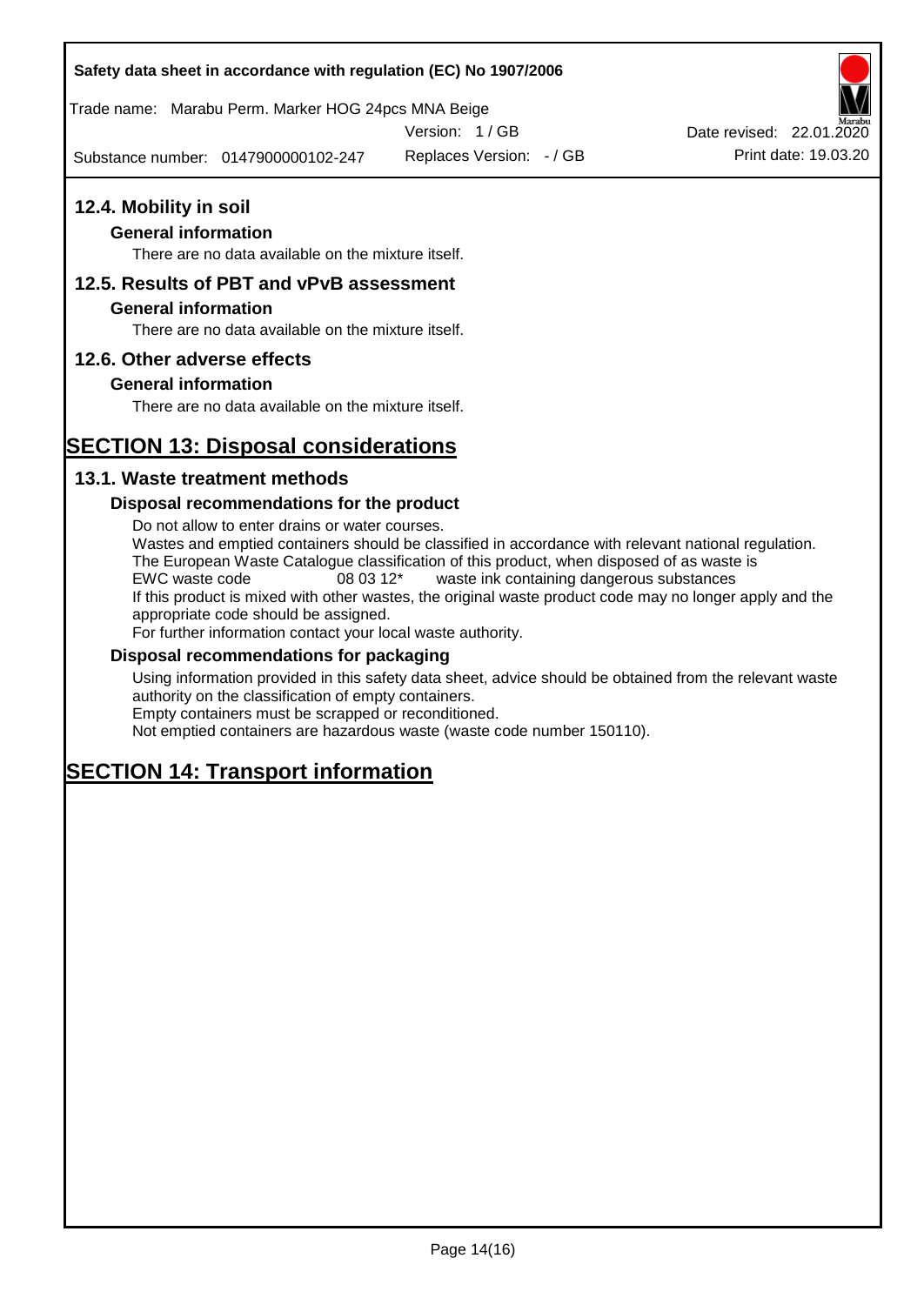| Safety data sheet in accordance with regulation (EC) No 1907/2006 |  |
|-------------------------------------------------------------------|--|
|-------------------------------------------------------------------|--|

## Trade name: Marabu Perm. Marker HOG 24pcs MNA Beige

Version: 1 / GB



Substance number: 0147900000102-247

|                                     | <b>Land transport ADR/RID</b> | <b>Marine transport</b><br><b>IMDG/GGVSee</b> | Air transport<br><b>ICAO/IATA</b> |
|-------------------------------------|-------------------------------|-----------------------------------------------|-----------------------------------|
| Tunnel restriction code             | D/E                           |                                               |                                   |
| 14.1. UN number                     | 1263                          | 1263                                          | 1263                              |
| 14.2. UN proper shipping name       | <b>PAINT</b>                  | <b>PAINT</b>                                  | <b>PAINT</b>                      |
| 14.3. Transport hazard<br>class(es) | 3                             | 3                                             | 3                                 |
| Label                               |                               |                                               |                                   |
| 14.4. Packing group                 | Ш                             | Ш                                             | Ш                                 |
| Special provision                   | 640E                          |                                               |                                   |
| <b>Limited Quantity</b>             | 51                            |                                               |                                   |
| Transport category                  | 3                             |                                               |                                   |
| 14.5. Environmental hazards         |                               | no                                            |                                   |

## **Information for all modes of transport**

## **14.6. Special precautions for user**

Transport within the user's premises:

Always transport in closed containers that are upright and secure.

Ensure that persons transporting the product know what to do in the event of an accident or spillage.

## **Other information**

**14.7. Transport in bulk according to Annex II of Marpol and the IBC Code**

# no

# **SECTION 15: Regulatory information**

## **15.1. Safety, health and environmental regulations/legislation specific for the substance or mixture**

## **VOC**

VOC (EU) 75 %

## **Other information**

The product does not contain substances of very high concern (SVHC).

## **15.2. Chemical safety assessment**

For this preparation a chemical safety assessment has not been carried out.

# **SECTION 16: Other information**

**Hazard statements listed in Chapter 3**